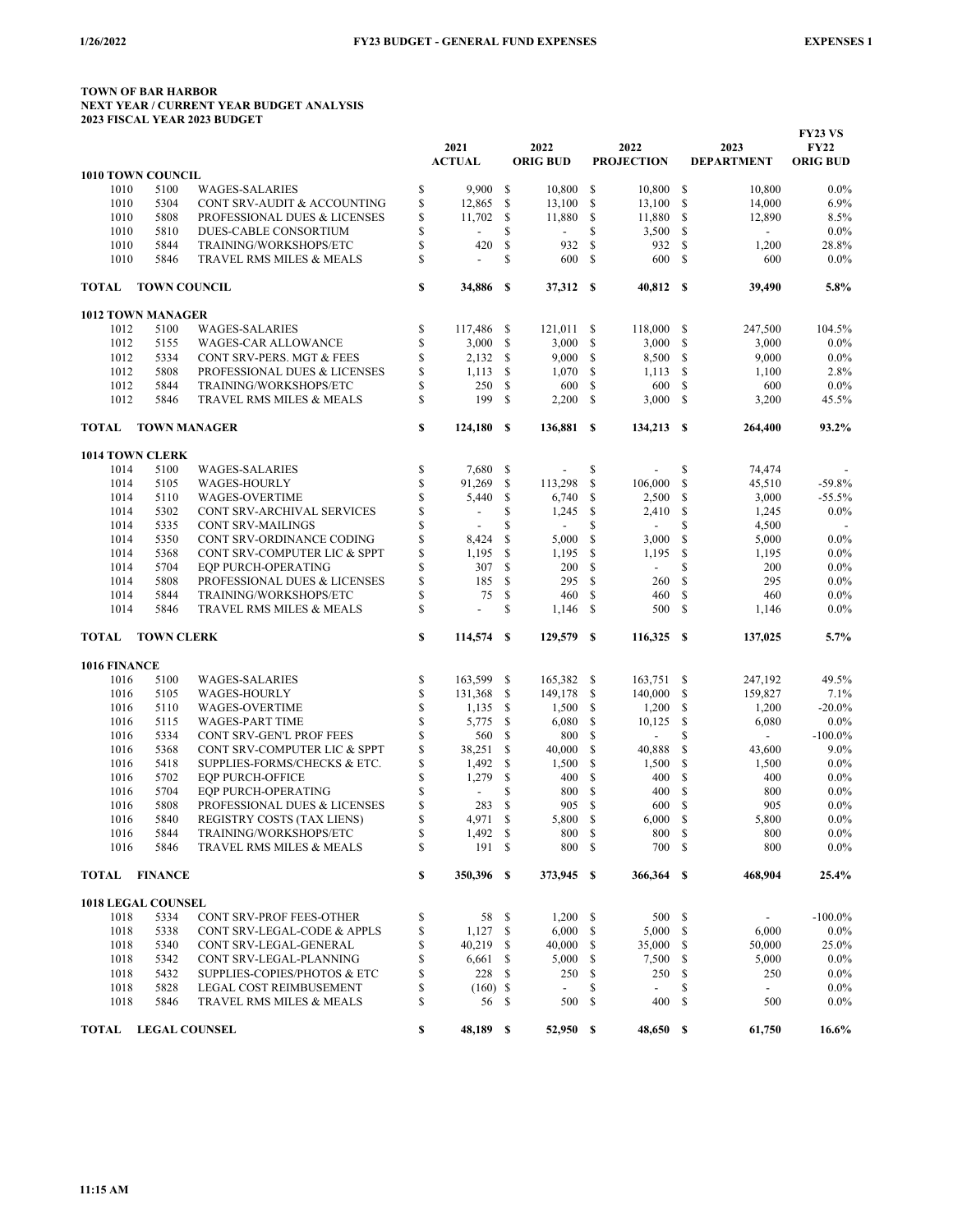|                       |                                |                                     |    | 2021<br><b>ACTUAL</b> |               | 2022<br><b>ORIG BUD</b> |               | 2022<br><b>PROJECTION</b> |          | 2023<br><b>DEPARTMENT</b> | <b>FY23 VS</b><br><b>FY22</b><br><b>ORIG BUD</b> |
|-----------------------|--------------------------------|-------------------------------------|----|-----------------------|---------------|-------------------------|---------------|---------------------------|----------|---------------------------|--------------------------------------------------|
| <b>1020 ELECTIONS</b> |                                |                                     |    |                       |               |                         |               |                           |          |                           |                                                  |
| 1020                  | 5110                           | <b>WAGES-OVERTIME</b>               | \$ | 6,303                 | \$            | 2,000                   | \$            | 2,200                     | \$       | 2,000                     | $0.0\%$                                          |
| 1020                  | 5334                           | CONT SRV-GEN'L & PROF FEES          | \$ | 940                   | \$            | 900                     | \$            | 900                       | \$       | 900                       | $0.0\%$                                          |
| 1020                  | 5350                           | CONT SRV-BALLOT BX PROGRM           | \$ | 772                   | \$            | 1,927                   | S             | 1,927                     | \$       | 1,927                     | $0.0\%$                                          |
| 1020                  | 5360                           | CONT SRV-ANNUAL REPORTS             | \$ | 3,475                 | \$            | 4,600                   | \$            | 4,300                     | \$       | 4,600                     | 0.0%                                             |
| 1020                  | 5364                           | CONT SRV-LEASE VOTE MACH            | \$ | 589                   | \$            | 1,000                   | \$            | 1,200                     | \$       | 1,000                     | $0.0\%$                                          |
| 1020                  | 5376                           | CONT SRV-TEMP ELECTION WRKRS        | S  | 6,979                 | \$            | 3,500                   | <sup>\$</sup> | 3,500                     | S        | 3,500                     | 0.0%                                             |
| 1020                  | 5418                           | <b>SUPPLIES-FORMS &amp; BALLOTS</b> | \$ | 2,725                 | \$            | 2,100                   | \$            | 2,500                     | \$       | 2,100                     | $0.0\%$                                          |
| 1020                  | 5438                           | SUPPLIES-OPERATING SUPPLIES         | S  | 930                   | S             | 750                     | <sup>\$</sup> | 600                       | S        | 750                       | $0.0\%$                                          |
| <b>TOTAL</b>          | <b>ELECTIONS</b>               |                                     | \$ | 22,714                | <sup>S</sup>  | 16,777                  | $\mathbf{s}$  | 17,127                    | <b>S</b> | 16,777                    | $0.0\%$                                          |
|                       |                                | <b>1022 TECHNOLOGY DIVISION</b>     |    |                       |               |                         |               |                           |          |                           |                                                  |
| 1022                  | 5100                           | <b>WAGES-SALARIES</b>               | \$ | 85,716                | \$            | 88,287                  | \$            | 88,000                    | S        | 94,467                    | 7.0%                                             |
| 1022                  | 5115                           | WAGES-PART TIME BROADCAST           | \$ | 10,481                | \$            | 9,500                   | <sup>\$</sup> | 9,200                     | \$       | 9,500                     | $0.0\%$                                          |
| 1022                  | 5334                           | CONT SRV-GEN'L & PROF FEES          | \$ | 918                   | <sup>\$</sup> | 2,500                   | \$            | 2,500                     | S        | 2,500                     | 0.0%                                             |
| 1022                  | 5368                           | CONT SRV-TECH. LIC & SPPT           | \$ | 13,654                | \$            | 20,098                  | \$            | 20,000                    | S        | 20,848                    | 3.7%                                             |
| 1022                  | 5390                           | CONT SRV-WEB SITE SERVICES          | \$ | 15,733                | \$            | 15,400                  | \$            | 15,000                    | S        | 15,400                    | $0.0\%$                                          |
| 1022                  | 5512                           | UTIL-INTERNET/WEB ACCESS            | \$ | 2,100                 | S             | 3,600                   | \$            | 3,600                     | \$       | 3,600                     | 0.0%                                             |
| 1022                  | 5600                           | REPAIRS-SEC CAM/BROADCST EQPT       | \$ | 391                   | <sup>\$</sup> | 1,500                   | \$            | 1,300                     | S        | 1,500                     | 0.0%                                             |
| 1022                  | 5612                           | REPAIRS-COMPTR & TELE EQP           | \$ | 5,057                 | \$            | 5,600                   | \$            | 5,200                     | \$       | 5,600                     | 0.0%                                             |
| 1022                  | 5700                           | EQP PURCH-COMPUTER/PRNTRS           | \$ | 27,934                | \$            | 33,500                  | \$            | 35,000                    | S        | 52,178                    | 55.8%                                            |
| 1022                  | 5846                           | TRAVEL RMS MILES & MEALS            | \$ | $\overline{a}$        | \$            | 300                     | \$            | 100                       | \$       | 300                       | 0.0%                                             |
| <b>TOTAL</b>          |                                | <b>TECHNOLOGY DIVISION</b>          | \$ | 161,983               | <b>S</b>      | 180,285                 | -S            | 179,900 S                 |          | 205,893                   | 14.2%                                            |
|                       | <b>1024 MUNICIPAL BUILDING</b> |                                     |    |                       |               |                         |               |                           |          |                           |                                                  |
| 1024                  | 5115                           | <b>WAGES-PART TIME</b>              | \$ | 21,872                | <sup>\$</sup> | 22,846                  | <sup>\$</sup> | 22,000                    | \$       | 25,408                    | 11.2%                                            |
| 1024                  | 5300                           | CONT SRV-FIRE/SECRTY ALARM          | \$ | 1,798                 | \$            | 1,845                   | \$            | 1,785                     | \$       | 1,845                     | 0.0%                                             |
| 1024                  | 5310                           | CONT SRV-CLEANING SERVICES          | \$ | 675                   | \$            | 550                     | \$            | 500                       | \$       | 550                       | 0.0%                                             |
| 1024                  | 5320                           | CONT SRV-RUBBISH DISPOSAL           | \$ | 639                   | \$            | 680                     | \$            | 620                       | \$       | 680                       | $0.0\%$                                          |
| 1024                  | 5324                           | <b>CONT SRV-ELEVATORS</b>           | \$ | 3.817                 | \$            | 3.900                   | <sup>\$</sup> | 3.743                     | S        | 3.900                     | 0.0%                                             |
| 1024                  | 5332                           | CONT SRV-GENERATORS                 | \$ | 768                   | \$            | 560                     | \$            | 570                       | \$       | 560                       | $0.0\%$                                          |
| 1024                  | 5334                           | CONT SRV-HVAC EQPMNT                | \$ | 1,053                 | \$            | 1,940                   | \$            | 1,940                     | S        | 4,480                     | 130.9%                                           |
| 1024                  | 5370                           | <b>CONT SRV-SPRINKLERS</b>          | \$ | 2,720                 | \$            | 2,300                   | \$            | 2,245                     | \$       | 2,300                     | 0.0%                                             |
| 1024                  | 5408                           | SUPPLIES-CLEANNG/BATHROOM           | \$ | 770                   | S             | 1,300                   | \$            | 1,200                     | \$       | 1,300                     | $0.0\%$                                          |
| 1024                  | 5438                           | SUPPLIES-OPERATING SUPPLIES         | \$ | 2,358                 | S             | 2,550                   | \$            | 2,300                     | S        | 2,350                     | $-7.8%$                                          |
| 1024                  | 5504                           | UTIL-ELECTRICITY                    | \$ | 13,994                | \$            | 17,500                  | \$            | 16,900                    | S        | 17,500                    | 0.0%                                             |
| 1024                  | 5508                           | UTIL-HEATING OIL                    | \$ | 14,175                | \$            | 18,000                  | \$            | 17,200                    | S        | 18,000                    | 0.0%                                             |
| 1024                  | 5524                           | UTIL-SEWER                          | \$ | 583                   | S             | 1,100                   | <sup>\$</sup> | 1,200                     | S        | 1,100                     | $0.0\%$                                          |
| 1024                  | 5530                           | UTIL-WATER                          | \$ | 1,153                 | \$            | 1,200                   | \$            | 1,200                     | \$       | 1,200                     | 0.0%                                             |
| 1024                  | 5602                           | REPAIRS-BUILDINGS                   | \$ | 4,402                 | \$            | 2,400                   | \$            | 2,200                     | S        | 3,900                     | 62.5%                                            |
| 1024                  | 5616                           | REPAIRS-ELECTRICAL                  | \$ | 1,610                 | \$            | 1,100                   | \$            | 1,061                     | S        | 1,100                     | 0.0%                                             |
| 1024                  | 5618                           | REPAIRS-EQUIPMENT                   | \$ | 40                    | <sup>\$</sup> | 1,300                   | \$            | 1,100                     | \$       | 1,300                     | 0.0%                                             |
| 1024                  | 5636                           | REPAIRS-PLMB & HEATNG               | \$ | 1,646                 | \$            | 1,800                   | \$            | 1,400                     | S        | 1,800                     | 0.0%                                             |
| 1024                  | 5704                           | <b>EOP PURCH-OPERATING</b>          | \$ | 401                   | \$            | 600                     | \$            | 600                       | \$       | 1,600                     | 166.7%                                           |
| 1024                  | 5832                           | <b>FACILITY PERMITS &amp; FEES</b>  | \$ | 129                   | \$            | 237                     | \$            | 237                       | \$       | 237                       | $0.0\%$                                          |
| 1024                  | 5846                           | TRAVEL RMS MILES & MEALS            | \$ | 68                    | \$            | 100                     | \$            | 90                        | \$       | 100                       | 0.0%                                             |
| <b>TOTAL</b>          |                                | <b>MUNICIPAL BUILDING</b>           | S  | 74.671                | <sup>S</sup>  | 83.808                  | <b>S</b>      | 80.091                    | S        | 91.210                    | 8.8%                                             |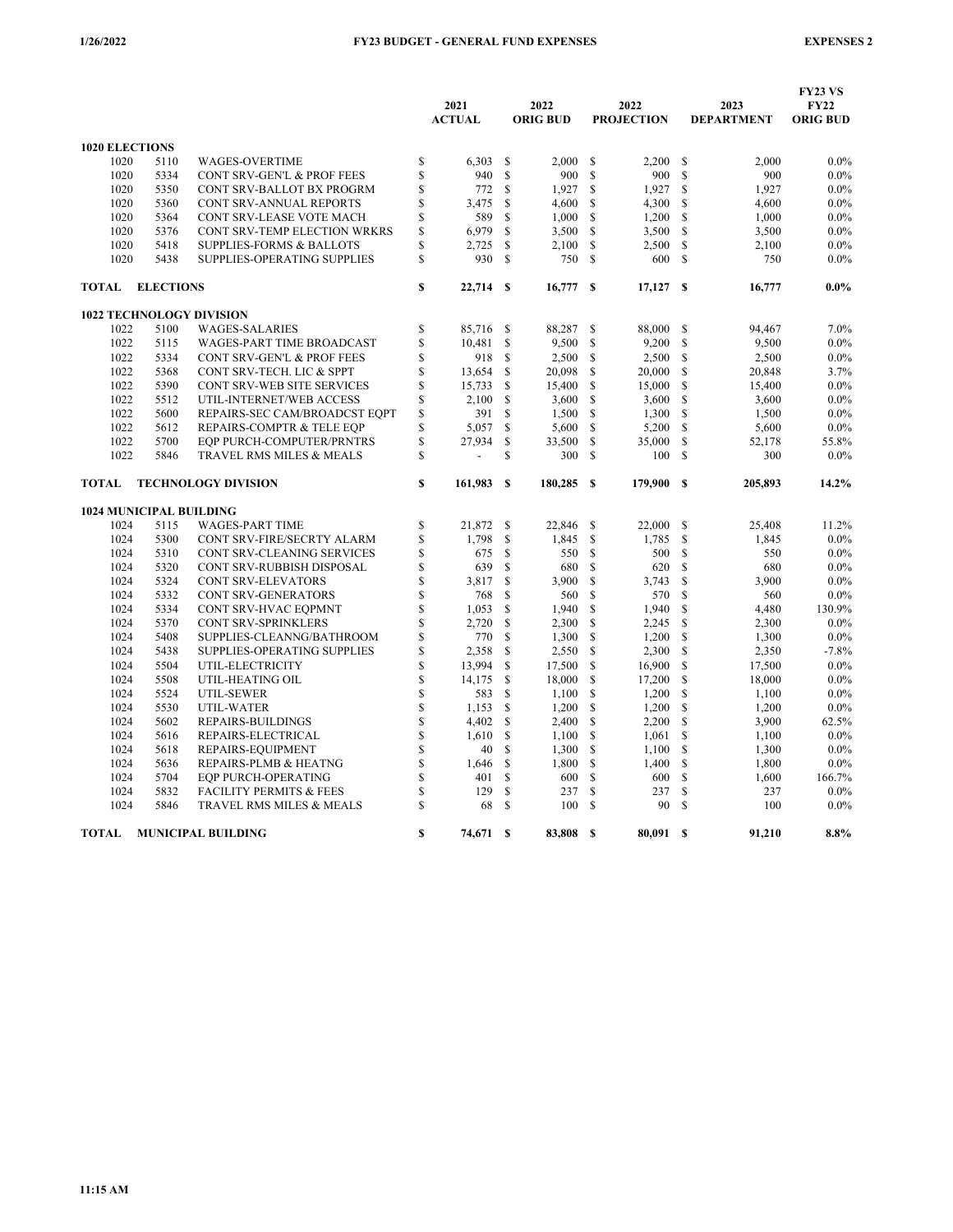|              |                               |                                               |              | 2021<br><b>ACTUAL</b>    |               | 2022<br><b>ORIG BUD</b> |                     | 2022<br><b>PROJECTION</b> |              | 2023<br><b>DEPARTMENT</b> | <b>FY23 VS</b><br><b>FY22</b><br><b>ORIG BUD</b> |
|--------------|-------------------------------|-----------------------------------------------|--------------|--------------------------|---------------|-------------------------|---------------------|---------------------------|--------------|---------------------------|--------------------------------------------------|
|              | <b>1026 TOWN OFFICES</b>      |                                               |              |                          |               |                         |                     |                           |              |                           |                                                  |
| 1026         | 5314                          | CONT SRV-COPIER EQUIPMENT                     | \$           | 4,435                    | \$            | 3,800                   | <b>S</b>            | 3,700                     | \$           | 3,800                     | $0.0\%$                                          |
| 1026         | 5364                          | CONT SRV-POSTAGE SYSTEM                       | \$           | 2,117                    | <sup>\$</sup> | 1,700                   | <sup>\$</sup>       | 1,700                     | \$           | 1,700                     | $0.0\%$                                          |
| 1026         | 5402                          | <b>SUPPLIES-BOOKS &amp; PUBLICATNS</b>        | \$           | 1,736                    | \$            | 550                     | \$                  | 500                       | \$           | 550                       | $0.0\%$                                          |
| 1026         | 5412                          | SUPPLIES-COPIER & CMPTR SUP                   | \$           | 5,291                    | \$            | 4,800                   | \$                  | 4,500                     | \$           | 5,000                     | 4.2%                                             |
| 1026         | 5436                          | SUPPLIES-OFFICE SUPPLIES                      | \$           | 8,456                    | <sup>\$</sup> | 7,000                   | <b>S</b>            | 7,400                     | \$           | 8,000                     | 14.3%                                            |
| 1026         | 5528                          | UTIL-TELEPHONE & CELLULAR                     | \$           | 13,549                   | \$            | 9,900                   | <sup>\$</sup>       | 9,700                     | \$           | 12,000                    | 21.2%                                            |
| 1026         | 5800                          | <b>ADVERTISING</b>                            | \$           | 5,932                    | <sup>\$</sup> | 6,016                   | <b>S</b>            | 5,200                     | \$           | 6,016                     | 0.0%                                             |
| 1026         | 5836                          | POSTAGE & SHIP COSTS                          | $\mathbf{s}$ | 10,080                   | <sup>\$</sup> | 12,500                  | <sup>\$</sup>       | 12,000                    | \$           | 10,100                    | $-19.2%$                                         |
| <b>TOTAL</b> | <b>TOWN OFFICES</b>           |                                               | \$           | 51,595                   | <sup>S</sup>  | 46,266                  | -S                  | 44,700                    | S            | 47,166                    | 1.9%                                             |
|              | <b>1028 EMPLOYEE BENEFITS</b> |                                               |              |                          |               |                         |                     |                           |              |                           |                                                  |
| 1028         | 5160                          | WAGES-ICMA 457 PLAN                           | \$           | 80.859                   | <sup>\$</sup> | 88,800                  | <b>S</b>            | 83,000                    | \$           | 80,000                    | $-9.9%$                                          |
| 1028         | 5162                          | WAGES-INS OPT OUT STIPEND                     | \$           | 7,961                    | <sup>\$</sup> | 7,150                   | <b>S</b>            | 13,000                    | $\mathbb{S}$ | 24,750                    | 246.2%                                           |
| 1028         | 5200                          | <b>BEN-FICA/MEDICARE</b>                      | Ŝ            | 305,215                  | \$            | 342,000                 | -S                  | 339,000                   | \$           | 387,895                   | 13.4%                                            |
| 1028         | 5210                          | <b>BEN-MPERS RETIREMENT</b>                   | \$           | 256,206                  | \$            | 274,000                 | <sup>\$</sup>       | 275,000                   | $\mathbb{S}$ | 342,650                   | 25.1%                                            |
| 1028         | 5215                          | <b>BEN-WORKERS COMPENSATION</b>               | Ŝ            | 106,039                  | S             | 99,000                  | -S                  | 97,000                    | \$           | 107,500                   | 8.6%                                             |
| 1028         | 5220                          | BEN-UEMPLOYMENT COMPNSTN                      | \$           | 4,806                    | \$            | 15,500                  | -S                  | 6,600                     | \$           | 8,500                     | $-45.2%$                                         |
| 1028         | 5225                          | <b>BEN-HEALTH INSURANCE PREM</b>              | \$           | 607,896                  | \$            | 710,850                 | -S                  | 690,000                   | \$           | 716,184                   | 0.8%                                             |
| 1028         | 5230                          | BEN-HEALTH INS. OPT OUT PROG                  | \$           | 223,404                  | \$            | 248,000                 | <sup>\$</sup>       | 240,000                   | \$           | 260,000                   | 4.8%                                             |
| 1028         | 5240                          | <b>BEN-ADMIN HRA FLEX PROGRAM</b>             | \$           | 3,559                    | \$            | 4,500                   | <sup>\$</sup>       | 3,000                     | \$           | 4,500                     | $0.0\%$                                          |
| 1028         | 5245                          | BEN-RET. HEALTH SAVINGS ACCT                  | \$           | 13,188                   | <sup>\$</sup> | 15,500                  | -S                  | 15,000                    | S            | 13,000                    | $-16.1%$                                         |
| 1028         | 5250                          | BEN-OTHER MISC BENEFIT COSTS                  | \$           | 2,609                    | \$            | 2,300                   | -S                  | 2,200                     | \$           | 107,575                   | 4577.2%                                          |
| 1028<br>1028 | 5280<br>5290                  | <b>BEN-WELLNESS</b><br><b>BEN-HRA ACCOUNT</b> | \$<br>\$     | 247<br>81,306            | \$<br>\$      | 1,000<br>84,500         | <sup>\$</sup><br>-S | 1,200<br>79,000           | \$<br>S      | 1,000<br>107,200          | 0.0%<br>26.9%                                    |
| <b>TOTAL</b> |                               | <b>EMPLOYEE BENEFITS</b>                      | S            | 1,693,296                | S             | 1,893,100               | -S                  | 1,844,000                 | S            | 2,160,754                 | 14.1%                                            |
|              |                               | <b>1030 CODE ENFORCEMENT DIVISION</b>         |              |                          |               |                         |                     |                           |              |                           |                                                  |
| 1030         | 5105                          | <b>WAGES-HOURLY-CEO'S</b>                     | \$           | 112,209                  | \$            | 126,360                 | \$                  | 125,000                   | \$           | 134,826                   | 6.7%                                             |
| 1030         | 5110                          | <b>WAGES-OVERTIME</b>                         | \$           | 4,568                    | \$            | 3,000                   | <b>S</b>            | 4,600                     | \$           | 3,000                     | $0.0\%$                                          |
| 1030         | 5368                          | CONT SRV-COMPUTER LIC & SPPT                  | \$           | 3,956                    | \$            | 4,000                   | <sup>\$</sup>       | 4,080                     | $\mathbb{S}$ | 4,000                     | $0.0\%$                                          |
| 1030         | 5402                          | <b>SUPPLIES-BOOKS &amp; PUBLICATNS</b>        | \$           | 2,303                    | \$            | 750                     | \$                  | 600                       | \$           | 750                       | $0.0\%$                                          |
| 1030         | 5410                          | <b>SUPPLIES-SHOES &amp; CLOTHING</b>          | \$           | 267                      | \$            | 400                     | \$                  | 400                       | $\mathbb{S}$ | 600                       | 50.0%                                            |
| 1030         | 5438                          | SUPPLIES-OPERATING SUPPLIES                   | \$           | $\overline{\phantom{0}}$ | \$            | 200                     | \$                  | 200                       | S            | 200                       | 0.0%                                             |
| 1030         | 5458                          | SUPPLIES-VEHICLE SUPPLIES                     | \$           | 91                       | \$            | 400                     | \$                  | 350                       | $\mathbb{S}$ | 400                       | $0.0\%$                                          |
| 1030         | 5516                          | UTIL-MOTOR FUEL-UNLEAD GAS                    | \$           | 244                      | S             | 500                     | <b>S</b>            | 500                       | S            | 500                       | $0.0\%$                                          |
| 1030         | 5658                          | REPAIRS-VEHICLE REPAIRS                       | \$           | $\overline{a}$           | \$            | 500                     | <sup>\$</sup>       | 300                       | $\mathbb{S}$ | 500                       | $0.0\%$                                          |
| 1030         | 5702                          | <b>EOP PURCH-OFFICE</b>                       | \$           | 1,735                    | \$            | 800                     | \$                  | 700                       | $\mathbf S$  | 800                       | $0.0\%$                                          |
| 1030         | 5808                          | PROFESSIONAL DUES & LICENSES                  | \$           | 300                      | S             | 700                     | <sup>\$</sup>       | 700                       | $\mathbb{S}$ | 700                       | $0.0\%$                                          |
| 1030         | 5844                          | TRAINING/WORKSHOPS/ETC                        | Ŝ            | 1,865                    | \$            | 3,000                   | \$                  | 3,000                     | $\mathbb{S}$ | 3,000                     | $0.0\%$                                          |
| 1030         | 5846                          | TRAVEL RMS MILES & MEALS                      | \$           | 78                       | S             | 700                     | \$                  | 500                       | S            | 700                       | $0.0\%$                                          |
| <b>TOTAL</b> |                               | <b>CODE ENFORCEMENT DIVISION</b>              | \$           | 127,615                  | -S            | 141,310                 | -S                  | 140,930                   | S            | 149.976                   | 6.1%                                             |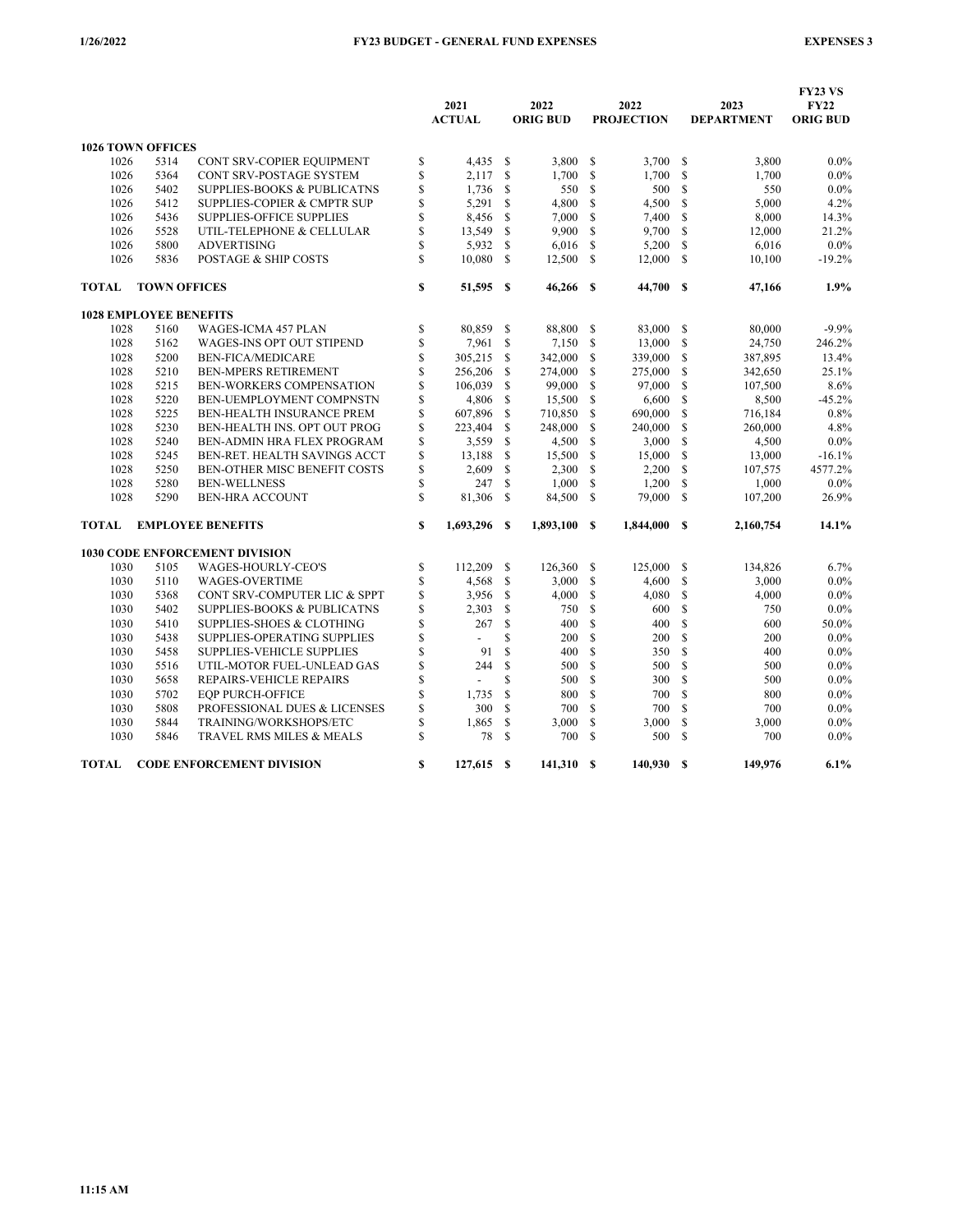|                |                           |                                           |    | 2021<br><b>ACTUAL</b> |               | 2022<br><b>ORIG BUD</b> |               | 2022<br><b>PROJECTION</b> |               | 2023<br><b>DEPARTMENT</b> | <b>FY23 VS</b><br><b>FY22</b><br><b>ORIG BUD</b> |
|----------------|---------------------------|-------------------------------------------|----|-----------------------|---------------|-------------------------|---------------|---------------------------|---------------|---------------------------|--------------------------------------------------|
| 1032 ASSESSING |                           |                                           |    |                       |               |                         |               |                           |               |                           |                                                  |
| 1032           | 5100                      | <b>WAGES-SALARIES</b>                     | \$ | 85,485                | \$            | 88,049                  | S             | 88,000                    | \$            | 93,245                    | 5.9%                                             |
| 1032           | 5105                      | <b>WAGES-HOURLY</b>                       | \$ | 47,050                | \$            | 48,464                  | \$            | 35,000                    | \$            | 58,240                    | 20.2%                                            |
| 1032           | 5110                      | <b>WAGES-OVERTIME</b>                     | \$ |                       | S             | 600                     | <sup>\$</sup> | 500                       | S             | 600                       | 0.0%                                             |
| 1032           | 5334                      | CONT SRV-GEN'L & PROF FEES                | \$ | 911                   | \$            | 1,100                   | \$            | 2,000                     | \$            | 1,100                     | 0.0%                                             |
| 1032           | 5368                      | CONT SRV-COMPUTER LIC & SPPT              | \$ | 13,208                | \$            | 12,604                  | \$            | 12,000                    | \$            | 12,604                    | $0.0\%$                                          |
| 1032           | 5438                      | SUPPLIES-OPERATING SUPPLIES               | \$ | 681                   | \$            | 800                     | \$            | 802                       | \$            | 800                       | $0.0\%$                                          |
| 1032           | 5458                      | <b>SUPPLIES-VEHICLE SUPPLIES</b>          | \$ | $\overline{a}$        | \$            | 400                     | \$            | 400                       | \$            | 400                       | $0.0\%$                                          |
| 1032           | 5516                      | UTIL-MOTOR FUEL-UNLEAD GAS                | \$ | 45                    | \$            | 500                     | \$            | $\overline{a}$            | S             | $\blacksquare$            | $-100.0\%$                                       |
| 1032           | 5658                      | REPAIRS-VEHICLE REPAIRS                   | \$ | 85                    | <sup>\$</sup> | 400                     | \$            | 400                       | \$            | 100                       | $-75.0%$                                         |
| 1032           | 5702                      | <b>EOP PURCH-OFFICE</b>                   | \$ | 205                   | \$            |                         | \$            |                           | \$            |                           | $0.0\%$                                          |
| 1032           | 5808                      | <b>DUES/LICENSES &amp; OTHER</b>          | \$ | 588                   | <sup>\$</sup> | 800                     | \$            | 800                       | S             | 800                       | 0.0%                                             |
| 1032           | 5838                      | REGISTRY OF DEEDS COSTS                   | \$ | 291                   | \$            | 500                     | \$            | 400                       | S             | 500                       | $0.0\%$                                          |
| 1032           | 5844                      | TRAINING/WORKSHOPS/ETC                    | \$ | 3,010                 | \$            | 5,000                   | \$            | 2,500                     | \$            | 3,500                     | $-30.0\%$                                        |
| 1032           | 5846                      | TRAVEL RMS MILES & MEALS                  | \$ | $\overline{a}$        | \$            | 2,500                   | \$            | 1,800                     | \$            | 2,500                     | $0.0\%$                                          |
| TOTAL          | <b>ASSESSING</b>          |                                           | \$ | 151,559               | <b>S</b>      | 161,717 \$              |               | 144,602 \$                |               | 174,389                   | 7.8%                                             |
| 1034 PLANNING  |                           |                                           |    |                       |               |                         |               |                           |               |                           |                                                  |
| 1034           | 5100                      | WAGES-SALARIES-PLANNING DIR               | \$ | 85,917                | \$            | 88,495                  | \$            | 88,495                    | \$            | 93,716                    | 5.9%                                             |
| 1034           | 5105                      | WAGES-HRLY-OF.MGR & PLANNR                | \$ | 102,177               | \$            | 105,331                 | \$            | 105,000                   | \$            | 113,610                   | 7.9%                                             |
| 1034           | 5110                      | <b>WAGES-OVERTIME</b>                     | \$ | 1,831                 | \$            | 2,500                   | \$            | 1,500                     | S             | 2,500                     | 0.0%                                             |
| 1034           | 5334                      | CONT SRV-GEN'L PROF FEES                  | \$ | 2,685                 | \$            | 5,000                   | \$            | 5,000                     | \$            | 6,000                     | 20.0%                                            |
| 1034           | 5356                      | CONT SRV-PLANNING SERV                    | \$ | $\frac{1}{2}$         | \$            | 1,000                   | \$            | 1,000                     | \$            | $\Box$                    | $-100.0\%$                                       |
| 1034           | 5402                      | <b>SUPPLIES-BOOKS &amp; PUBLICATNS</b>    | \$ | 1,492                 | \$            | 1,500                   | \$            | 1,500                     | \$            | 1,000                     | $-33.3%$                                         |
| 1034           | 5800                      | <b>ADVERTISING</b>                        | \$ | 5,025                 | <sup>\$</sup> | 5,000                   | S             | 7.000                     | S             | 5,000                     | $0.0\%$                                          |
| 1034           | 5806                      | <b>CONSERVATION COMMISSION</b>            | \$ | 2,268                 | \$            | 400                     | \$            | 500                       | \$            | 500                       | 25.0%                                            |
| 1034           | 5808                      | PROFESSIONAL DUES & LICENSES              | \$ | 269                   | \$            | 2,100                   | \$            | 2,100                     | \$            | 2,100                     | 0.0%                                             |
| 1034           | 5812                      | DUES-HANCK CTY PLAN COM                   | S  | 725                   | <sup>\$</sup> | 1,450                   | <sup>\$</sup> | 1,450                     | S             | 1,450                     | $0.0\%$                                          |
| 1034           | 5834                      | PLANNING BOARD EXPS                       | \$ |                       | S             | 500                     | \$            | 500                       | \$            | 500                       | 0.0%                                             |
| 1034           | 5836                      | POSTAGE & SHIP COSTS                      | \$ | 6,546                 | \$            | 7,000                   | \$            | 7,000                     | S             | 11,500                    | 64.3%                                            |
| 1034           | 5844                      | <b>TRAINING/WORKSHOPS/ ETC</b>            | \$ | 275                   | \$            | 2,500                   | \$            | 2,500                     | \$            | 2,500                     | $0.0\%$                                          |
| 1034           | 5846                      | TRAVEL RMS MILES & MEALS                  | \$ | $\overline{a}$        | \$            | 1,500                   | \$            | 1,500                     | \$            | 1,500                     | 0.0%                                             |
| TOTAL          | <b>PLANNING</b>           |                                           | S  | 209,209               | S             | 224,276                 | -S            | 225,045                   | -S            | 241,876                   | $7.8\%$                                          |
|                | <b>1036 MISCELLANEOUS</b> |                                           |    |                       |               |                         |               |                           |               |                           |                                                  |
| 1036           | 5170                      | WAGES-ACCRUALS-27TH PP                    | \$ | 24,881                | \$            | 17,000                  | -S            | 17,000                    | $\mathcal{S}$ | 17,000                    | $0.0\%$                                          |
| 1036           | 5175                      | <b>WAGES-VACATION ACCRLS</b>              | \$ | 25,211                | \$            | 20,500                  | \$            | 20,500                    | \$            | 27,500                    | 34.1%                                            |
| 1036           | 5334                      | CONT SRV-POLCO/BH ENTERPRS                | \$ | 1,770                 | \$            | 16,100                  | \$            | 24,000                    | S             | $\overline{a}$            | $-100.0\%$                                       |
| 1036           | 5356                      | <b>CLIMATE CHG TASK FORCE</b>             | \$ | 2,000                 | <sup>\$</sup> | 15,000                  | <sup>\$</sup> | 15,000                    | $\mathcal{S}$ | 10,000                    | $-33.3%$                                         |
| 1036           | 5822                      | <b>INSURANCES-GEN.LIABLTY &amp; CRIME</b> | \$ | 30,047                | \$            | 30,500                  | \$            | 29,700                    | \$            | 30,500                    | 0.0%                                             |
| 1036           | 5824                      | <b>INSURANCES-PROP &amp; CASLTY</b>       | \$ | 27,174                | \$            | 27,400                  | \$            | 23,000                    | S             | 26,000                    | $-5.1%$                                          |
| 1036           | 5826                      | <b>INSURANCES-VEHICLES</b>                | \$ | 40,631                | \$            | 40,600                  | \$            | 41,500                    | \$            | 42,000                    | 3.4%                                             |
| 1036           | 5835                      | P&C INS DED. & REIMBURSE                  | \$ | (75)                  | \$            | 1,000                   | \$            | 1,000                     | \$            | 1,000                     | 0.0%                                             |
| 1036           | 5906                      | CONTINGENCY ACCOUNT                       | \$ | 11,600                | <sup>\$</sup> | 55,000                  | \$            | 40,000                    | S             | 40,000                    | $-27.3%$                                         |
| 1036           | 5924                      | <b>ISLAND EXPLORER</b>                    | \$ |                       | \$            | 40,902                  | \$            | 13,500                    | \$            | 13,500                    | $-67.0%$                                         |
| 1036           | 5974                      | <b>TAX ABATEMENTS</b>                     | S  | 5,561                 | <sup>\$</sup> | 20,000                  | \$            | 77,026                    | \$            | 20,000                    | 0.0%                                             |
| TOTAL          |                           | <b>MISCELLANEOUS</b>                      | \$ | 168,800               | S             | 284.002                 | $\mathbf{s}$  | 302,226                   | $\mathbf{s}$  | 227,500                   | $-19.9%$                                         |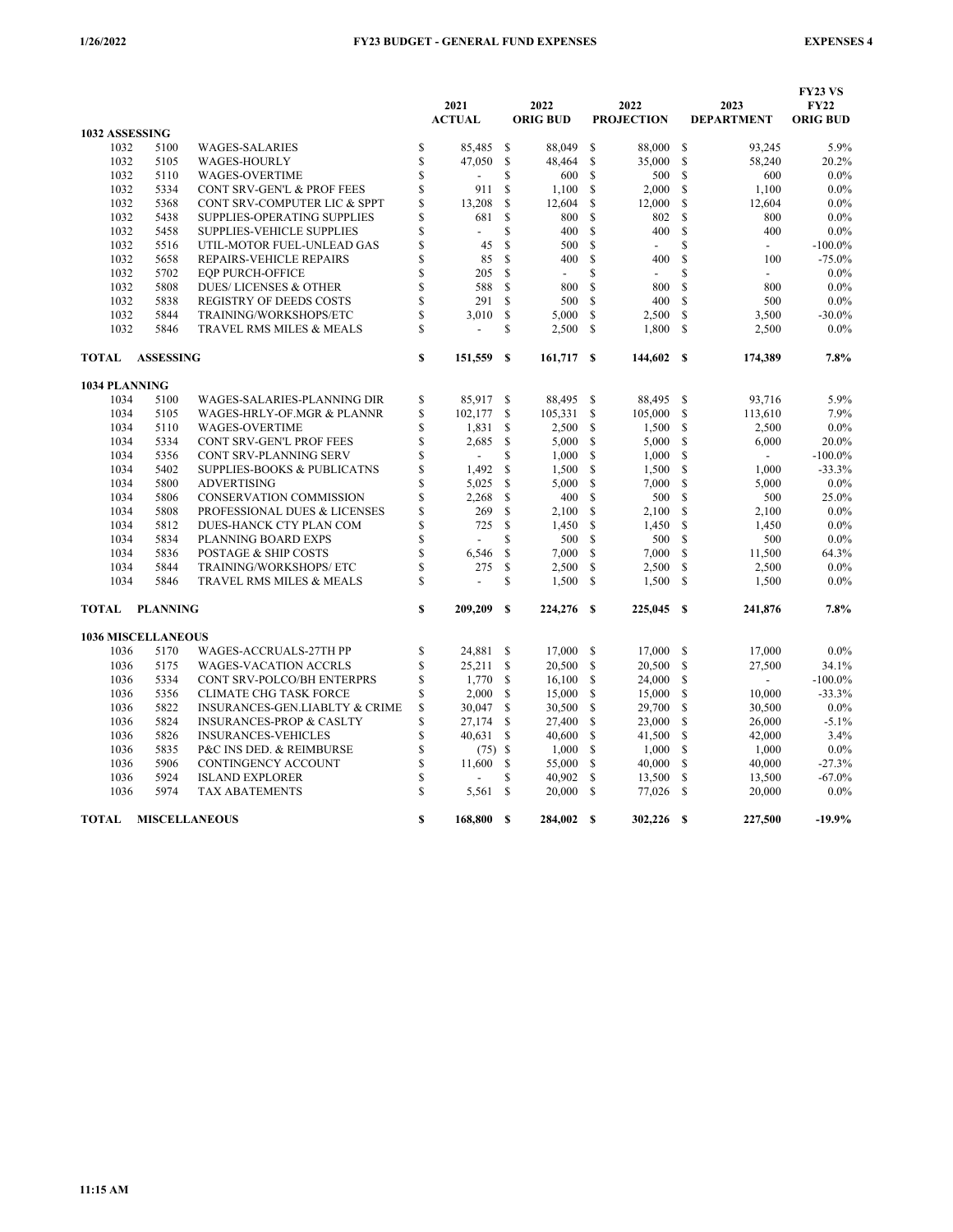|              |                                                                                                                                                                                                                                                                                                                          |                                                                                                                                                                                                                                                                                                                                                                                                                                                                                                                                                                                                                                                                                                                                                                                                                                                                                                                                                                                                | 2021                                                                                                                                                                            |                                                                                                                                                                                                                                                                                                     | 2022                                                                                                                                                                                                     |                                                                                                                                                                                                                                                                                            | 2022                                                                                                                                                                                                           |                                                                                                                                                                                                                                                                                                     | 2023                                                                                                                                                                                                  | <b>FY23 VS</b><br><b>FY22</b><br><b>ORIG BUD</b>                                                                                                                                                                                                                                                                     |
|--------------|--------------------------------------------------------------------------------------------------------------------------------------------------------------------------------------------------------------------------------------------------------------------------------------------------------------------------|------------------------------------------------------------------------------------------------------------------------------------------------------------------------------------------------------------------------------------------------------------------------------------------------------------------------------------------------------------------------------------------------------------------------------------------------------------------------------------------------------------------------------------------------------------------------------------------------------------------------------------------------------------------------------------------------------------------------------------------------------------------------------------------------------------------------------------------------------------------------------------------------------------------------------------------------------------------------------------------------|---------------------------------------------------------------------------------------------------------------------------------------------------------------------------------|-----------------------------------------------------------------------------------------------------------------------------------------------------------------------------------------------------------------------------------------------------------------------------------------------------|----------------------------------------------------------------------------------------------------------------------------------------------------------------------------------------------------------|--------------------------------------------------------------------------------------------------------------------------------------------------------------------------------------------------------------------------------------------------------------------------------------------|----------------------------------------------------------------------------------------------------------------------------------------------------------------------------------------------------------------|-----------------------------------------------------------------------------------------------------------------------------------------------------------------------------------------------------------------------------------------------------------------------------------------------------|-------------------------------------------------------------------------------------------------------------------------------------------------------------------------------------------------------|----------------------------------------------------------------------------------------------------------------------------------------------------------------------------------------------------------------------------------------------------------------------------------------------------------------------|
|              |                                                                                                                                                                                                                                                                                                                          |                                                                                                                                                                                                                                                                                                                                                                                                                                                                                                                                                                                                                                                                                                                                                                                                                                                                                                                                                                                                |                                                                                                                                                                                 |                                                                                                                                                                                                                                                                                                     |                                                                                                                                                                                                          |                                                                                                                                                                                                                                                                                            |                                                                                                                                                                                                                |                                                                                                                                                                                                                                                                                                     |                                                                                                                                                                                                       | 5.9%                                                                                                                                                                                                                                                                                                                 |
| 1042         |                                                                                                                                                                                                                                                                                                                          |                                                                                                                                                                                                                                                                                                                                                                                                                                                                                                                                                                                                                                                                                                                                                                                                                                                                                                                                                                                                |                                                                                                                                                                                 |                                                                                                                                                                                                                                                                                                     |                                                                                                                                                                                                          |                                                                                                                                                                                                                                                                                            |                                                                                                                                                                                                                |                                                                                                                                                                                                                                                                                                     |                                                                                                                                                                                                       | 53.5%                                                                                                                                                                                                                                                                                                                |
|              |                                                                                                                                                                                                                                                                                                                          |                                                                                                                                                                                                                                                                                                                                                                                                                                                                                                                                                                                                                                                                                                                                                                                                                                                                                                                                                                                                |                                                                                                                                                                                 |                                                                                                                                                                                                                                                                                                     |                                                                                                                                                                                                          |                                                                                                                                                                                                                                                                                            |                                                                                                                                                                                                                |                                                                                                                                                                                                                                                                                                     |                                                                                                                                                                                                       | 5.5%                                                                                                                                                                                                                                                                                                                 |
|              |                                                                                                                                                                                                                                                                                                                          |                                                                                                                                                                                                                                                                                                                                                                                                                                                                                                                                                                                                                                                                                                                                                                                                                                                                                                                                                                                                |                                                                                                                                                                                 |                                                                                                                                                                                                                                                                                                     |                                                                                                                                                                                                          |                                                                                                                                                                                                                                                                                            |                                                                                                                                                                                                                |                                                                                                                                                                                                                                                                                                     |                                                                                                                                                                                                       | 14.3%                                                                                                                                                                                                                                                                                                                |
|              |                                                                                                                                                                                                                                                                                                                          |                                                                                                                                                                                                                                                                                                                                                                                                                                                                                                                                                                                                                                                                                                                                                                                                                                                                                                                                                                                                |                                                                                                                                                                                 |                                                                                                                                                                                                                                                                                                     |                                                                                                                                                                                                          |                                                                                                                                                                                                                                                                                            |                                                                                                                                                                                                                |                                                                                                                                                                                                                                                                                                     |                                                                                                                                                                                                       | 50.0%                                                                                                                                                                                                                                                                                                                |
| 1042         |                                                                                                                                                                                                                                                                                                                          |                                                                                                                                                                                                                                                                                                                                                                                                                                                                                                                                                                                                                                                                                                                                                                                                                                                                                                                                                                                                |                                                                                                                                                                                 |                                                                                                                                                                                                                                                                                                     |                                                                                                                                                                                                          |                                                                                                                                                                                                                                                                                            |                                                                                                                                                                                                                |                                                                                                                                                                                                                                                                                                     |                                                                                                                                                                                                       | 50.0%                                                                                                                                                                                                                                                                                                                |
| 1042         |                                                                                                                                                                                                                                                                                                                          |                                                                                                                                                                                                                                                                                                                                                                                                                                                                                                                                                                                                                                                                                                                                                                                                                                                                                                                                                                                                |                                                                                                                                                                                 |                                                                                                                                                                                                                                                                                                     |                                                                                                                                                                                                          |                                                                                                                                                                                                                                                                                            |                                                                                                                                                                                                                |                                                                                                                                                                                                                                                                                                     |                                                                                                                                                                                                       | 42.9%                                                                                                                                                                                                                                                                                                                |
|              |                                                                                                                                                                                                                                                                                                                          |                                                                                                                                                                                                                                                                                                                                                                                                                                                                                                                                                                                                                                                                                                                                                                                                                                                                                                                                                                                                |                                                                                                                                                                                 |                                                                                                                                                                                                                                                                                                     |                                                                                                                                                                                                          |                                                                                                                                                                                                                                                                                            |                                                                                                                                                                                                                |                                                                                                                                                                                                                                                                                                     |                                                                                                                                                                                                       | 5.5%                                                                                                                                                                                                                                                                                                                 |
| 1042         |                                                                                                                                                                                                                                                                                                                          |                                                                                                                                                                                                                                                                                                                                                                                                                                                                                                                                                                                                                                                                                                                                                                                                                                                                                                                                                                                                |                                                                                                                                                                                 |                                                                                                                                                                                                                                                                                                     |                                                                                                                                                                                                          |                                                                                                                                                                                                                                                                                            |                                                                                                                                                                                                                |                                                                                                                                                                                                                                                                                                     |                                                                                                                                                                                                       | 68.0%                                                                                                                                                                                                                                                                                                                |
| 1042         |                                                                                                                                                                                                                                                                                                                          |                                                                                                                                                                                                                                                                                                                                                                                                                                                                                                                                                                                                                                                                                                                                                                                                                                                                                                                                                                                                |                                                                                                                                                                                 |                                                                                                                                                                                                                                                                                                     |                                                                                                                                                                                                          |                                                                                                                                                                                                                                                                                            |                                                                                                                                                                                                                |                                                                                                                                                                                                                                                                                                     |                                                                                                                                                                                                       | 5.5%                                                                                                                                                                                                                                                                                                                 |
| 1042         |                                                                                                                                                                                                                                                                                                                          |                                                                                                                                                                                                                                                                                                                                                                                                                                                                                                                                                                                                                                                                                                                                                                                                                                                                                                                                                                                                |                                                                                                                                                                                 |                                                                                                                                                                                                                                                                                                     |                                                                                                                                                                                                          |                                                                                                                                                                                                                                                                                            |                                                                                                                                                                                                                |                                                                                                                                                                                                                                                                                                     |                                                                                                                                                                                                       |                                                                                                                                                                                                                                                                                                                      |
| 1042         |                                                                                                                                                                                                                                                                                                                          |                                                                                                                                                                                                                                                                                                                                                                                                                                                                                                                                                                                                                                                                                                                                                                                                                                                                                                                                                                                                |                                                                                                                                                                                 |                                                                                                                                                                                                                                                                                                     |                                                                                                                                                                                                          |                                                                                                                                                                                                                                                                                            |                                                                                                                                                                                                                |                                                                                                                                                                                                                                                                                                     |                                                                                                                                                                                                       | 0.8%                                                                                                                                                                                                                                                                                                                 |
| 1042         |                                                                                                                                                                                                                                                                                                                          |                                                                                                                                                                                                                                                                                                                                                                                                                                                                                                                                                                                                                                                                                                                                                                                                                                                                                                                                                                                                |                                                                                                                                                                                 |                                                                                                                                                                                                                                                                                                     |                                                                                                                                                                                                          |                                                                                                                                                                                                                                                                                            |                                                                                                                                                                                                                |                                                                                                                                                                                                                                                                                                     |                                                                                                                                                                                                       | $-42.9%$                                                                                                                                                                                                                                                                                                             |
| 1042         |                                                                                                                                                                                                                                                                                                                          |                                                                                                                                                                                                                                                                                                                                                                                                                                                                                                                                                                                                                                                                                                                                                                                                                                                                                                                                                                                                |                                                                                                                                                                                 |                                                                                                                                                                                                                                                                                                     |                                                                                                                                                                                                          |                                                                                                                                                                                                                                                                                            |                                                                                                                                                                                                                |                                                                                                                                                                                                                                                                                                     |                                                                                                                                                                                                       | 39.6%                                                                                                                                                                                                                                                                                                                |
| 1042         |                                                                                                                                                                                                                                                                                                                          |                                                                                                                                                                                                                                                                                                                                                                                                                                                                                                                                                                                                                                                                                                                                                                                                                                                                                                                                                                                                |                                                                                                                                                                                 |                                                                                                                                                                                                                                                                                                     |                                                                                                                                                                                                          |                                                                                                                                                                                                                                                                                            |                                                                                                                                                                                                                |                                                                                                                                                                                                                                                                                                     |                                                                                                                                                                                                       | 23.1%                                                                                                                                                                                                                                                                                                                |
| 1042         |                                                                                                                                                                                                                                                                                                                          |                                                                                                                                                                                                                                                                                                                                                                                                                                                                                                                                                                                                                                                                                                                                                                                                                                                                                                                                                                                                |                                                                                                                                                                                 |                                                                                                                                                                                                                                                                                                     |                                                                                                                                                                                                          |                                                                                                                                                                                                                                                                                            |                                                                                                                                                                                                                |                                                                                                                                                                                                                                                                                                     |                                                                                                                                                                                                       | 5.5%                                                                                                                                                                                                                                                                                                                 |
| 1042         |                                                                                                                                                                                                                                                                                                                          |                                                                                                                                                                                                                                                                                                                                                                                                                                                                                                                                                                                                                                                                                                                                                                                                                                                                                                                                                                                                |                                                                                                                                                                                 |                                                                                                                                                                                                                                                                                                     |                                                                                                                                                                                                          |                                                                                                                                                                                                                                                                                            |                                                                                                                                                                                                                |                                                                                                                                                                                                                                                                                                     |                                                                                                                                                                                                       | 5.5%                                                                                                                                                                                                                                                                                                                 |
| 1042         |                                                                                                                                                                                                                                                                                                                          |                                                                                                                                                                                                                                                                                                                                                                                                                                                                                                                                                                                                                                                                                                                                                                                                                                                                                                                                                                                                |                                                                                                                                                                                 |                                                                                                                                                                                                                                                                                                     |                                                                                                                                                                                                          |                                                                                                                                                                                                                                                                                            |                                                                                                                                                                                                                |                                                                                                                                                                                                                                                                                                     |                                                                                                                                                                                                       | 40.0%                                                                                                                                                                                                                                                                                                                |
| 1042         |                                                                                                                                                                                                                                                                                                                          |                                                                                                                                                                                                                                                                                                                                                                                                                                                                                                                                                                                                                                                                                                                                                                                                                                                                                                                                                                                                |                                                                                                                                                                                 |                                                                                                                                                                                                                                                                                                     |                                                                                                                                                                                                          |                                                                                                                                                                                                                                                                                            |                                                                                                                                                                                                                |                                                                                                                                                                                                                                                                                                     |                                                                                                                                                                                                       | 11.8%                                                                                                                                                                                                                                                                                                                |
| 1042         |                                                                                                                                                                                                                                                                                                                          |                                                                                                                                                                                                                                                                                                                                                                                                                                                                                                                                                                                                                                                                                                                                                                                                                                                                                                                                                                                                |                                                                                                                                                                                 |                                                                                                                                                                                                                                                                                                     |                                                                                                                                                                                                          |                                                                                                                                                                                                                                                                                            |                                                                                                                                                                                                                |                                                                                                                                                                                                                                                                                                     |                                                                                                                                                                                                       | 11.8%                                                                                                                                                                                                                                                                                                                |
| 1042         |                                                                                                                                                                                                                                                                                                                          |                                                                                                                                                                                                                                                                                                                                                                                                                                                                                                                                                                                                                                                                                                                                                                                                                                                                                                                                                                                                |                                                                                                                                                                                 |                                                                                                                                                                                                                                                                                                     |                                                                                                                                                                                                          |                                                                                                                                                                                                                                                                                            |                                                                                                                                                                                                                |                                                                                                                                                                                                                                                                                                     |                                                                                                                                                                                                       | 5.5%                                                                                                                                                                                                                                                                                                                 |
| 1042         |                                                                                                                                                                                                                                                                                                                          |                                                                                                                                                                                                                                                                                                                                                                                                                                                                                                                                                                                                                                                                                                                                                                                                                                                                                                                                                                                                |                                                                                                                                                                                 |                                                                                                                                                                                                                                                                                                     |                                                                                                                                                                                                          |                                                                                                                                                                                                                                                                                            |                                                                                                                                                                                                                |                                                                                                                                                                                                                                                                                                     |                                                                                                                                                                                                       | 7.7%                                                                                                                                                                                                                                                                                                                 |
| 1042         |                                                                                                                                                                                                                                                                                                                          |                                                                                                                                                                                                                                                                                                                                                                                                                                                                                                                                                                                                                                                                                                                                                                                                                                                                                                                                                                                                |                                                                                                                                                                                 |                                                                                                                                                                                                                                                                                                     |                                                                                                                                                                                                          |                                                                                                                                                                                                                                                                                            |                                                                                                                                                                                                                |                                                                                                                                                                                                                                                                                                     |                                                                                                                                                                                                       | 15.1%                                                                                                                                                                                                                                                                                                                |
| 1042         |                                                                                                                                                                                                                                                                                                                          |                                                                                                                                                                                                                                                                                                                                                                                                                                                                                                                                                                                                                                                                                                                                                                                                                                                                                                                                                                                                |                                                                                                                                                                                 |                                                                                                                                                                                                                                                                                                     |                                                                                                                                                                                                          |                                                                                                                                                                                                                                                                                            |                                                                                                                                                                                                                |                                                                                                                                                                                                                                                                                                     |                                                                                                                                                                                                       | 113.1%                                                                                                                                                                                                                                                                                                               |
| 1042         |                                                                                                                                                                                                                                                                                                                          |                                                                                                                                                                                                                                                                                                                                                                                                                                                                                                                                                                                                                                                                                                                                                                                                                                                                                                                                                                                                |                                                                                                                                                                                 |                                                                                                                                                                                                                                                                                                     |                                                                                                                                                                                                          |                                                                                                                                                                                                                                                                                            |                                                                                                                                                                                                                |                                                                                                                                                                                                                                                                                                     |                                                                                                                                                                                                       | 5.5%                                                                                                                                                                                                                                                                                                                 |
| 1042         |                                                                                                                                                                                                                                                                                                                          |                                                                                                                                                                                                                                                                                                                                                                                                                                                                                                                                                                                                                                                                                                                                                                                                                                                                                                                                                                                                |                                                                                                                                                                                 |                                                                                                                                                                                                                                                                                                     |                                                                                                                                                                                                          |                                                                                                                                                                                                                                                                                            |                                                                                                                                                                                                                |                                                                                                                                                                                                                                                                                                     |                                                                                                                                                                                                       | 96.1%                                                                                                                                                                                                                                                                                                                |
| 1042         |                                                                                                                                                                                                                                                                                                                          |                                                                                                                                                                                                                                                                                                                                                                                                                                                                                                                                                                                                                                                                                                                                                                                                                                                                                                                                                                                                |                                                                                                                                                                                 |                                                                                                                                                                                                                                                                                                     |                                                                                                                                                                                                          |                                                                                                                                                                                                                                                                                            |                                                                                                                                                                                                                |                                                                                                                                                                                                                                                                                                     |                                                                                                                                                                                                       | 15.3%                                                                                                                                                                                                                                                                                                                |
| 1042         |                                                                                                                                                                                                                                                                                                                          |                                                                                                                                                                                                                                                                                                                                                                                                                                                                                                                                                                                                                                                                                                                                                                                                                                                                                                                                                                                                |                                                                                                                                                                                 |                                                                                                                                                                                                                                                                                                     |                                                                                                                                                                                                          |                                                                                                                                                                                                                                                                                            |                                                                                                                                                                                                                |                                                                                                                                                                                                                                                                                                     |                                                                                                                                                                                                       | 17.0%                                                                                                                                                                                                                                                                                                                |
|              |                                                                                                                                                                                                                                                                                                                          |                                                                                                                                                                                                                                                                                                                                                                                                                                                                                                                                                                                                                                                                                                                                                                                                                                                                                                                                                                                                |                                                                                                                                                                                 |                                                                                                                                                                                                                                                                                                     |                                                                                                                                                                                                          |                                                                                                                                                                                                                                                                                            |                                                                                                                                                                                                                |                                                                                                                                                                                                                                                                                                     |                                                                                                                                                                                                       | 5.5%                                                                                                                                                                                                                                                                                                                 |
| 1042         |                                                                                                                                                                                                                                                                                                                          |                                                                                                                                                                                                                                                                                                                                                                                                                                                                                                                                                                                                                                                                                                                                                                                                                                                                                                                                                                                                |                                                                                                                                                                                 |                                                                                                                                                                                                                                                                                                     |                                                                                                                                                                                                          |                                                                                                                                                                                                                                                                                            |                                                                                                                                                                                                                |                                                                                                                                                                                                                                                                                                     |                                                                                                                                                                                                       | 5.5%                                                                                                                                                                                                                                                                                                                 |
| 1042         |                                                                                                                                                                                                                                                                                                                          |                                                                                                                                                                                                                                                                                                                                                                                                                                                                                                                                                                                                                                                                                                                                                                                                                                                                                                                                                                                                |                                                                                                                                                                                 |                                                                                                                                                                                                                                                                                                     |                                                                                                                                                                                                          |                                                                                                                                                                                                                                                                                            |                                                                                                                                                                                                                |                                                                                                                                                                                                                                                                                                     |                                                                                                                                                                                                       | 44.5%                                                                                                                                                                                                                                                                                                                |
| 1042<br>5846 | <b>TRAVEL RMS MILES &amp; MEALS</b>                                                                                                                                                                                                                                                                                      | \$                                                                                                                                                                                                                                                                                                                                                                                                                                                                                                                                                                                                                                                                                                                                                                                                                                                                                                                                                                                             | 40                                                                                                                                                                              | \$                                                                                                                                                                                                                                                                                                  | 2,600                                                                                                                                                                                                    | \$                                                                                                                                                                                                                                                                                         | 2,400                                                                                                                                                                                                          | S                                                                                                                                                                                                                                                                                                   | 2,906                                                                                                                                                                                                 | 11.8%                                                                                                                                                                                                                                                                                                                |
| <b>FIRE</b>  |                                                                                                                                                                                                                                                                                                                          | \$                                                                                                                                                                                                                                                                                                                                                                                                                                                                                                                                                                                                                                                                                                                                                                                                                                                                                                                                                                                             | 910,200                                                                                                                                                                         | <sup>\$</sup>                                                                                                                                                                                                                                                                                       | 1,041,192                                                                                                                                                                                                |                                                                                                                                                                                                                                                                                            | 1,055,092                                                                                                                                                                                                      | <b>S</b>                                                                                                                                                                                                                                                                                            | 1,471,159                                                                                                                                                                                             | 41.3%                                                                                                                                                                                                                                                                                                                |
|              |                                                                                                                                                                                                                                                                                                                          |                                                                                                                                                                                                                                                                                                                                                                                                                                                                                                                                                                                                                                                                                                                                                                                                                                                                                                                                                                                                |                                                                                                                                                                                 |                                                                                                                                                                                                                                                                                                     |                                                                                                                                                                                                          |                                                                                                                                                                                                                                                                                            |                                                                                                                                                                                                                |                                                                                                                                                                                                                                                                                                     |                                                                                                                                                                                                       |                                                                                                                                                                                                                                                                                                                      |
| 5510<br>1043 | PUBLIC FIRE PROTECTION-HYDRANT                                                                                                                                                                                                                                                                                           | S                                                                                                                                                                                                                                                                                                                                                                                                                                                                                                                                                                                                                                                                                                                                                                                                                                                                                                                                                                                              | 585,604                                                                                                                                                                         | \$                                                                                                                                                                                                                                                                                                  | 585,604                                                                                                                                                                                                  | <sup>\$</sup>                                                                                                                                                                                                                                                                              | 585,604                                                                                                                                                                                                        | <sup>\$</sup>                                                                                                                                                                                                                                                                                       | 585,604                                                                                                                                                                                               | 0.0%                                                                                                                                                                                                                                                                                                                 |
|              |                                                                                                                                                                                                                                                                                                                          | \$                                                                                                                                                                                                                                                                                                                                                                                                                                                                                                                                                                                                                                                                                                                                                                                                                                                                                                                                                                                             | 585,604                                                                                                                                                                         | -S                                                                                                                                                                                                                                                                                                  | 585,604                                                                                                                                                                                                  | - \$                                                                                                                                                                                                                                                                                       |                                                                                                                                                                                                                | -S                                                                                                                                                                                                                                                                                                  | 585,604                                                                                                                                                                                               | $0.0\%$                                                                                                                                                                                                                                                                                                              |
| 1045 POLICE  |                                                                                                                                                                                                                                                                                                                          |                                                                                                                                                                                                                                                                                                                                                                                                                                                                                                                                                                                                                                                                                                                                                                                                                                                                                                                                                                                                |                                                                                                                                                                                 |                                                                                                                                                                                                                                                                                                     |                                                                                                                                                                                                          |                                                                                                                                                                                                                                                                                            |                                                                                                                                                                                                                |                                                                                                                                                                                                                                                                                                     |                                                                                                                                                                                                       |                                                                                                                                                                                                                                                                                                                      |
| 1045<br>5105 | WAGES-HOURLY (12)                                                                                                                                                                                                                                                                                                        | \$                                                                                                                                                                                                                                                                                                                                                                                                                                                                                                                                                                                                                                                                                                                                                                                                                                                                                                                                                                                             | 698,142                                                                                                                                                                         | \$                                                                                                                                                                                                                                                                                                  | 746,009                                                                                                                                                                                                  | \$                                                                                                                                                                                                                                                                                         | 740,000                                                                                                                                                                                                        | S                                                                                                                                                                                                                                                                                                   | 791,634                                                                                                                                                                                               | 6.1%                                                                                                                                                                                                                                                                                                                 |
| 1045<br>5108 | <b>WAGES-PD ADMIN ASST</b>                                                                                                                                                                                                                                                                                               | \$                                                                                                                                                                                                                                                                                                                                                                                                                                                                                                                                                                                                                                                                                                                                                                                                                                                                                                                                                                                             |                                                                                                                                                                                 | \$                                                                                                                                                                                                                                                                                                  | 53,747                                                                                                                                                                                                   | \$                                                                                                                                                                                                                                                                                         | 53,000                                                                                                                                                                                                         | S                                                                                                                                                                                                                                                                                                   |                                                                                                                                                                                                       | 5.8%                                                                                                                                                                                                                                                                                                                 |
| 1045<br>5110 | <b>WAGES-OVERTIME</b>                                                                                                                                                                                                                                                                                                    | \$                                                                                                                                                                                                                                                                                                                                                                                                                                                                                                                                                                                                                                                                                                                                                                                                                                                                                                                                                                                             | 49,872                                                                                                                                                                          | \$                                                                                                                                                                                                                                                                                                  | 66,950                                                                                                                                                                                                   | \$                                                                                                                                                                                                                                                                                         | 69,000                                                                                                                                                                                                         | \$                                                                                                                                                                                                                                                                                                  | 70,900                                                                                                                                                                                                | 5.9%                                                                                                                                                                                                                                                                                                                 |
| 1045<br>5115 | WAGES-PART TIME/SEASONAL                                                                                                                                                                                                                                                                                                 | \$                                                                                                                                                                                                                                                                                                                                                                                                                                                                                                                                                                                                                                                                                                                                                                                                                                                                                                                                                                                             | 19,544                                                                                                                                                                          | \$                                                                                                                                                                                                                                                                                                  | 26,450                                                                                                                                                                                                   | \$                                                                                                                                                                                                                                                                                         | 26,000                                                                                                                                                                                                         | \$                                                                                                                                                                                                                                                                                                  | 28,011                                                                                                                                                                                                | 5.9%                                                                                                                                                                                                                                                                                                                 |
| 1045<br>5117 | WAGES-PART TIME TRAINING                                                                                                                                                                                                                                                                                                 | \$                                                                                                                                                                                                                                                                                                                                                                                                                                                                                                                                                                                                                                                                                                                                                                                                                                                                                                                                                                                             | 7,200                                                                                                                                                                           | \$                                                                                                                                                                                                                                                                                                  | 17,568                                                                                                                                                                                                   | \$                                                                                                                                                                                                                                                                                         | 17,280                                                                                                                                                                                                         | \$                                                                                                                                                                                                                                                                                                  | 18,605                                                                                                                                                                                                | 5.9%                                                                                                                                                                                                                                                                                                                 |
| 1045<br>5122 | <b>WAGES - MDEA</b>                                                                                                                                                                                                                                                                                                      | \$                                                                                                                                                                                                                                                                                                                                                                                                                                                                                                                                                                                                                                                                                                                                                                                                                                                                                                                                                                                             | 75,918                                                                                                                                                                          | \$                                                                                                                                                                                                                                                                                                  | 76,434                                                                                                                                                                                                   | \$                                                                                                                                                                                                                                                                                         | 75,000                                                                                                                                                                                                         | \$                                                                                                                                                                                                                                                                                                  | 82,908                                                                                                                                                                                                | 8.5%                                                                                                                                                                                                                                                                                                                 |
| 1045<br>5135 | WAGES-PUBLIC SAFETY DETL OT                                                                                                                                                                                                                                                                                              | \$                                                                                                                                                                                                                                                                                                                                                                                                                                                                                                                                                                                                                                                                                                                                                                                                                                                                                                                                                                                             | 4,175                                                                                                                                                                           | \$                                                                                                                                                                                                                                                                                                  | 8,400                                                                                                                                                                                                    | \$                                                                                                                                                                                                                                                                                         | 7,200                                                                                                                                                                                                          | \$                                                                                                                                                                                                                                                                                                  | 8,400                                                                                                                                                                                                 | 0.0%                                                                                                                                                                                                                                                                                                                 |
| 1045<br>5136 | WAGES-CR. SHIP DETAILS OT                                                                                                                                                                                                                                                                                                | \$                                                                                                                                                                                                                                                                                                                                                                                                                                                                                                                                                                                                                                                                                                                                                                                                                                                                                                                                                                                             | 950                                                                                                                                                                             | $\mathbf S$                                                                                                                                                                                                                                                                                         | 35,000                                                                                                                                                                                                   | \$                                                                                                                                                                                                                                                                                         | 22,000                                                                                                                                                                                                         | \$                                                                                                                                                                                                                                                                                                  | 37,065                                                                                                                                                                                                | 5.9%                                                                                                                                                                                                                                                                                                                 |
| 1045<br>5138 | WAGES-OT MUTUAL AID TO MD                                                                                                                                                                                                                                                                                                | S                                                                                                                                                                                                                                                                                                                                                                                                                                                                                                                                                                                                                                                                                                                                                                                                                                                                                                                                                                                              | 28,508                                                                                                                                                                          | $\mathbf S$                                                                                                                                                                                                                                                                                         | 26,000                                                                                                                                                                                                   | S                                                                                                                                                                                                                                                                                          | 26,000                                                                                                                                                                                                         | S                                                                                                                                                                                                                                                                                                   | 26,000                                                                                                                                                                                                | 0.0%                                                                                                                                                                                                                                                                                                                 |
|              | <b>1042 FIRE</b><br>5100<br>1042<br>5105<br>1042<br>5110<br>1042<br>5115<br>1042<br>5120<br>5125<br>5150<br>1042<br>5225<br>5255<br>5314<br>5337<br>5368<br>5378<br>5410<br>5412<br>5416<br>5436<br>5437<br>5438<br>5458<br>5514<br>5516<br>5528<br>5618<br>5644<br>5658<br>5704<br>5808<br>1042<br>5822<br>5836<br>5844 | WAGES-SALARIES-CHIEF<br>WAGES-HOURLY (17)<br><b>WAGES-OVERTIME</b><br>WAGES-PART TIME-CALL FORCE<br><b>WAGES-LEAVE OVERTIME</b><br><b>WAGES-TRAINING OVERTIME</b><br><b>WAGES-HOLIDAY LEAVE</b><br><b>BEN-VOL ACCIDENT INS</b><br>BEN-INNOCLULTNS & PHYS EXMS<br>CONT SRV-COPIER EQUIPMENT<br>CONT SERV-MUTUAL AID<br>CONT SRV-COMPUTER LIC & SPPT<br>CONT SRV-TESTNG-EQUIPMENT<br>SUPPLIES-UNIFORMS & CLOTHING<br>SUPPLIES-COPIER & CMPTR SUP<br>SUPPLIES-FIRE PREVENTION<br>SUPPLIES-OFFICE SUPPLIES<br>SUPPLIES-EMS OPERATING SUP<br>SUPPLIES-FIRE OPERATING SUP<br>SUPPLIES-VEHICLE SUPPLIES<br>UTIL-MOTOR FUEL-DIESEL<br>UTIL-MOTOR FUEL-UNLEAD GAS<br>UTIL-TELEPHONE & CELLULAR<br>REPAIRS-EQUIPMENT & GEN<br><b>REPAIRS-RADIOS</b><br>REPAIRS-VEHICLE REPAIRS<br><b>EOP PURCH-OPERATING</b><br>PROFESSIONAL DUES & LICENSES<br><b>INSURANCES-AMB LIABILITY</b><br>POSTAGE & SHIP COSTS<br>TRAINING/WORKSHOPS/ETC<br><b>1043 PUBLIC FIRE PROTECTION</b><br><b>PUBLIC FIRE PROTECTION</b> | \$<br>S<br>\$<br>\$<br>S<br>\$<br>S<br>\$<br>\$<br>\$<br>\$<br>\$<br>\$<br>\$<br>\$<br>\$<br>\$<br>S<br>\$<br>\$<br>\$<br>\$<br>S<br>\$<br>\$<br>\$<br>S<br>S<br>\$<br>\$<br>\$ | <b>ACTUAL</b><br>91,252<br>563,076<br>79,913<br>9,701<br>13,747<br>10,439<br>28,305<br>442<br>868<br>1,045<br>17,700<br>4,378<br>7,106<br>587<br>723<br>621<br>13,619<br>2,381<br>5,758<br>3,826<br>2,913<br>6,603<br>7,384<br>2,312<br>14,480<br>9,066<br>3,814<br>2,607<br>670<br>4,823<br>51,405 | \$<br>\$<br>\$<br>\$<br>\$<br>\$<br>\$<br>\$<br>\$<br>\$<br>\$<br>\$<br>\$<br>\$<br>\$<br>\$<br>\$<br>\$<br>\$<br>\$<br>\$<br>$\mathbf S$<br>\$<br>\$<br>\$<br>\$<br>\$<br>\$<br>\$<br>$\mathbf S$<br>\$ | <b>ORIG BUD</b><br>93,990<br>676.784<br>75,076<br>14,000<br>20,000<br>8,000<br>30,254<br>650<br>700<br>440<br>20,261<br>10,010<br>10,100<br>650<br>500<br>550<br>15,000<br>4,400<br>7,600<br>6,000<br>5,200<br>5,024<br>4,138<br>1,950<br>7,000<br>7,370<br>3,509<br>2,661<br>600<br>6,175 | \$<br>$\mathbf S$<br>\$<br>\$<br>\$<br>\$<br>\$<br>\$<br>\$<br>\$<br>\$<br>\$<br>\$<br>S<br>\$<br>S<br>\$<br>\$<br>\$<br>\$<br>\$<br>\$<br>\$<br>\$<br>\$<br>\$<br>\$<br>\$<br>\$<br>$\mathbf S$<br>\$<br>- \$ | <b>PROJECTION</b><br>93,000<br>685,000<br>78,000<br>14,000<br>22,000<br>16,000<br>25,821<br>646<br>925<br>440<br>350<br>18,000<br>8,500<br>10,100<br>933<br>471<br>600<br>14,800<br>4,400<br>9,000<br>6,000<br>5,400<br>4,400<br>3,300<br>1,800<br>9,900<br>6,000<br>3,400<br>2,606<br>600<br>6,300 | \$<br><sup>\$</sup><br>\$<br>\$<br>\$<br>\$<br>S<br>\$<br>\$<br>S<br>S<br>\$<br>\$<br>S<br>\$<br>\$<br>S<br>\$<br>\$<br>\$<br>\$<br>\$<br>\$<br>\$<br>\$<br>\$<br>\$<br>\$<br>\$<br>S<br>S<br>585,604 | <b>DEPARTMENT</b><br>99,535<br>1,038,772<br>79,229<br>16,000<br>30,000<br>12,001<br>43,241<br>686<br>1,176<br>464<br>3,300<br>20,425<br>5,720<br>14,100<br>800<br>528<br>580<br>21,000<br>4,917<br>8,494<br>6,332<br>5,600<br>5,781<br>8,820<br>2,058<br>13,725<br>8,499<br>4,104<br>2,808<br>633<br>8,925<br>56,888 |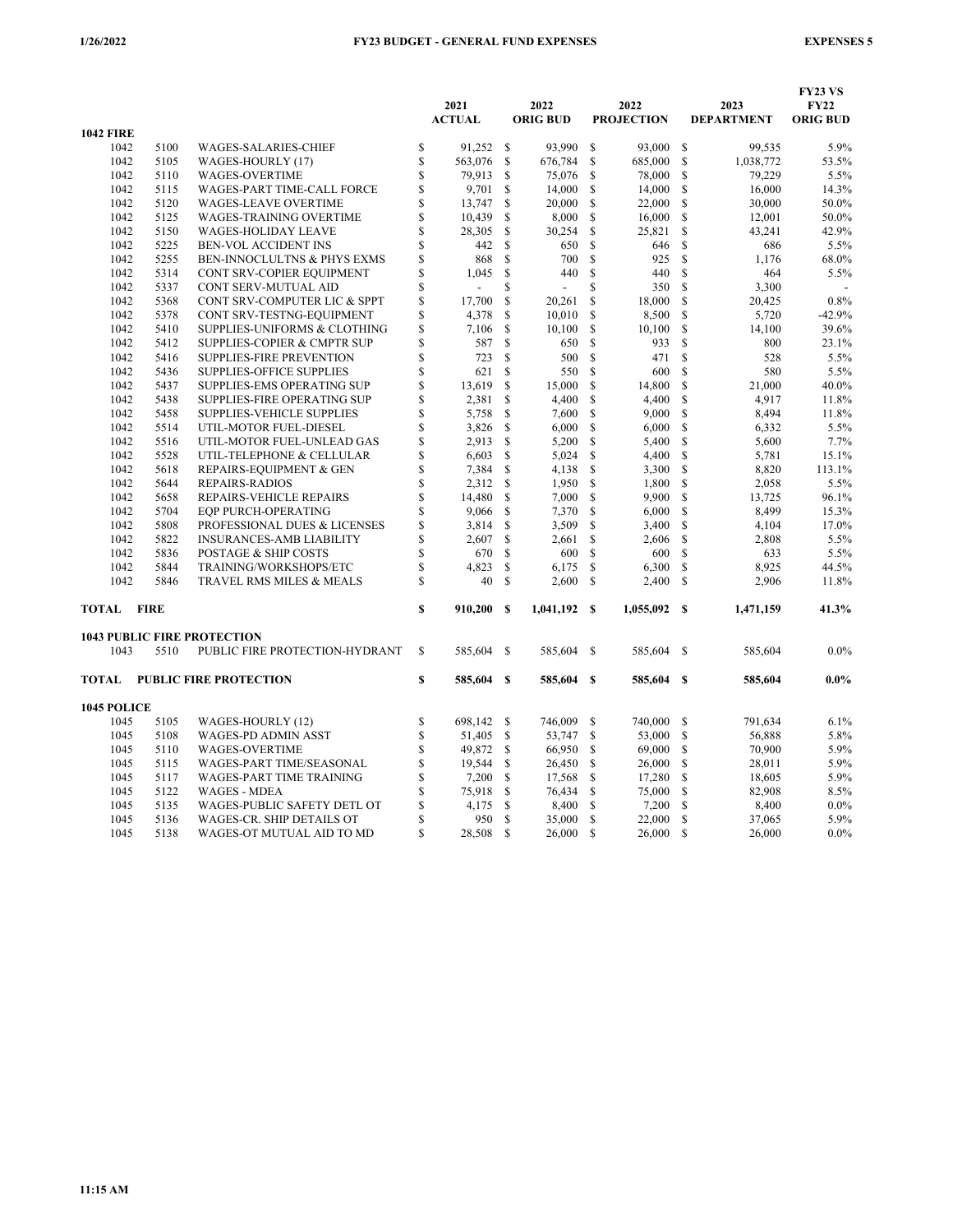|               |                 |                                  |    | 2021<br><b>ACTUAL</b> |               | 2022<br><b>ORIG BUD</b> |              | 2022<br><b>PROJECTION</b> |    | 2023<br><b>DEPARTMENT</b> | <b>FY23 VS</b><br><b>FY22</b><br><b>ORIG BUD</b> |
|---------------|-----------------|----------------------------------|----|-----------------------|---------------|-------------------------|--------------|---------------------------|----|---------------------------|--------------------------------------------------|
|               |                 | 1045 POLICE DEPT. CONTINUED      |    |                       |               |                         |              |                           |    |                           |                                                  |
| 1045          | 5150            | <b>WAGES-HOLIDAY LEAVE</b>       | \$ | 30,670                | \$            | 31,250                  | \$           | 31,571                    | \$ | 33.094                    | 5.9%                                             |
| 1045          | 5255            | BEN-INNOCULTNS & PHYS EXMS       | \$ | 125                   | \$            | 2,750                   | \$           | 2,326                     | \$ | 10,000                    | 263.6%                                           |
| 1045          | 5310            | CONT SRV-CLEANING/TRASH P/UP     | \$ | 467                   | \$            | $\overline{a}$          | \$           | 350                       | \$ | $\mathcal{L}$             | $0.0\%$                                          |
| 1045          | 5314            | CONT SRV-COPIER EQUIPMENT        | \$ | 1,345                 | \$            | 1,300                   | \$           | 1,300                     | \$ | 1,500                     | 15.4%                                            |
| 1045          | 5320            | CONT SRV-RUBBISH DISPOSAL        | \$ | 650                   | \$            |                         | \$           | $\overline{a}$            | S  | $\overline{a}$            | 0.0%                                             |
| 1045          | 5334            | CONT SRV-PRO FEES-MD POL CHIEF   | \$ | 99,546                | \$            | 104,325                 | \$           | 104,000                   | \$ | 107,450                   | 3.0%                                             |
| 1045          | 5337            | CONT SRV-MUT'L AID MT DES        | \$ | 49,235                | \$            | 20,000                  | \$           | 31,000                    | \$ | 20,000                    | 0.0%                                             |
| 1045          | 5368            | CONT SRV-COMPUTER LIC & SPPT     | \$ | 16,400                | \$            | 17,413                  | \$           | 16,000                    | \$ | 17,413                    | $0.0\%$                                          |
| 1045          | 5380            | CONT SRV-TESTNG-DRUG & ALCH      | \$ | (135)                 | -S            | 1,500                   | \$           | 1,500                     | \$ | 1,500                     | 0.0%                                             |
| 1045          | 5400            | SUPPLIES-AMMUNITION SUPPLIES     | \$ | 3,976                 | \$            | 4,060                   | \$           | 3,992                     | S  | 4,060                     | 0.0%                                             |
| 1045          | 5410            | SUPPLIES-UNIFORMS & CLOTHING     | \$ | 11,152                | \$            | 10,500                  | \$           | 9,600                     | S  | 10,500                    | 0.0%                                             |
| 1045          | 5412            | SUPPLIES-COPIER & CMPTR SUP      | \$ | 390                   | \$            | 1,000                   | \$           | 1,000                     | S  | 1,000                     | 0.0%                                             |
| 1045          | 5416            | SUPPLIES-COMMUNITY POLICING      | \$ | 900                   | \$            | 500                     | \$           | 500                       | S  | 500                       | $0.0\%$                                          |
| 1045          | 5418            | SUPPLIES-FORMS/PRINTING/RECPTS   | \$ | 1,337                 | \$            | 2,915                   | \$           | 2,700                     | \$ | 2,915                     | 0.0%                                             |
| 1045          | 5436            | SUPPLIES-OFFICE SUPPLIES         | \$ | 4,921                 | \$            | 4,000                   | \$           | 3,500                     | S  | 4,000                     | $0.0\%$                                          |
| 1045          | 5438            | SUPPLIES-OPERATING SUPPLIES      | \$ | 2,205                 | \$            | 2,187                   | \$           | 2,150                     | \$ | 2,187                     | $0.0\%$                                          |
| 1045          | 5458            | SUPPLIES-VEHICLE SUPPLIES        | \$ | 8,575                 | \$            | 10,000                  | \$           | 9,000                     | S  | 10,000                    | $0.0\%$                                          |
| 1045          | 5516            | UTIL-MOTOR FUEL-UNLEAD GAS       | \$ | 16,091                | \$            | 25,000                  | \$           | 23,000                    | S  | 25,000                    | $0.0\%$                                          |
| 1045          | 5528            | UTIL-TELEPHONE & CELLULAR        | \$ | 5,550                 | \$            | 6,160                   | \$           | 5,700                     | S  | 6,160                     | $0.0\%$                                          |
| 1045          | 5644            | REPAIRS-RADIO/CAMERA/RADAR       | \$ | 2,242                 | \$            | 2,282                   | \$           | 2,100                     | \$ | 2,282                     | $0.0\%$                                          |
| 1045          | 5658            | <b>REPAIRS-VEHICLE REPAIRS</b>   | \$ | 1.699                 | \$            | 6,190                   | S            | 6,000                     | \$ | 6,190                     | 0.0%                                             |
| 1045          | 5702            | <b>EOP PURCH-OFFICE</b>          | \$ | 1,499                 | \$            | 1,500                   | \$           | 1,200                     | \$ | 1,500                     | $0.0\%$                                          |
| 1045          | 5704            | <b>EQP PURCH-OPERATING</b>       | \$ | 6,348                 | \$            | 12,000                  | \$           | 8,000                     | \$ | 12,000                    | 0.0%                                             |
| 1045          | 5800            | <b>ADVERTISING</b>               | Ŝ  | 516                   | \$            | 440                     | \$           | 450                       | \$ | 440                       | $0.0\%$                                          |
| 1045          | 5808            | <b>DUES/LICENSES &amp; OTHER</b> | \$ | 860                   | \$            | 1,250                   | \$           | 600                       | \$ | 1,250                     | 0.0%                                             |
| 1045          | 5822            | INSURANCES-PD MALPRAC. LIAB.     | \$ | 7,521                 | \$            | 7,504                   | \$           | 8,600                     | S  | 8,600                     | 14.6%                                            |
| 1045          | 5836            | POSTAGE & SHIP COSTS             | \$ | 646                   | \$            | 1,500                   | \$           | 1,400                     | \$ | 1,500                     | $0.0\%$                                          |
| 1045          | 5844            | TRAINING/WORKSHOPS/ETC           | \$ | 5,500                 | \$            | 7.500                   | \$           | 7,000                     | \$ | 10,000                    | 33.3%                                            |
| 1045          | 5846            | TRAVEL RMS MILES & MEALS         | S  | 2,134                 | <sup>\$</sup> | 3,000                   | S            | 3,300                     | S  | 3,000                     | $0.0\%$                                          |
| <b>TOTAL</b>  | <b>POLICE</b>   |                                  | \$ | 1,218,079             | - \$          | 1,344,585               | <sup>S</sup> | 1,323,319                 | -S | 1,424,452                 | 5.9%                                             |
| 1047 DISPATCH |                 |                                  |    |                       |               |                         |              |                           |    |                           |                                                  |
| 1047          | 5105            | <b>WAGES-HOURLY</b>              | \$ | 192,943               | \$            | 205,109                 | \$           | 202,000                   | \$ | 220,085                   | 7.3%                                             |
| 1047          | 5110            | <b>WAGES-OVERTIME</b>            | \$ | 9.561                 | \$            | 23,690                  | S            | 23,000                    | S  | 25,087                    | 5.9%                                             |
| 1047          | 5115            | <b>WAGES-PART TIME</b>           | \$ | 14,481                | \$            | 7,500                   | \$           | 8,100                     | \$ | 10,000                    | 33.3%                                            |
| 1047          | 5138            | <b>WAGES-OT MUTUAL AID</b>       | \$ | 16,926                | \$            | 2,500                   | \$           | 7,800                     | \$ | 6,000                     | 140.0%                                           |
| 1047          | 5150            | <b>WAGES-HOLIDAY LEAVE</b>       | \$ | 9,637                 | \$            | 8,835                   | \$           | 7,635                     | \$ | 9,240                     | 4.6%                                             |
| 1047          | 5337            | CONT SRV-MUTUAL AID MT DES       | \$ | 8,112                 | \$            | 3,500                   | \$           | 5,600                     | S  | 3,500                     | $0.0\%$                                          |
| 1047          | 5368            | CONT SRV-COMPUTER LIC & SPPT     | \$ | 1,530                 | \$            | 1,660                   | \$           | 1,300                     | S  | 1,660                     | $0.0\%$                                          |
| 1047          | 5500            | UTIL-911 LINES                   | \$ | 716                   | \$            | 672                     | $\mathbf S$  | 675                       | \$ | 672                       | $0.0\%$                                          |
| 1047          | 5502            | UTIL-DMV COMPUTER LINE           | \$ | 1,414                 | \$            | 1,560                   | S            | 1,300                     | S  | 4,120                     | 164.1%                                           |
| 1047          | 5504            | UTIL-ELECTRICITY RADIO TWR       | \$ | 975                   | \$            | 1,200                   | \$           | 1,070                     | \$ | 1,200                     | $0.0\%$                                          |
| 1047          | 5644            | REPAIRS-MISC DISPATCH EQP        | \$ | 835                   | \$            | 2,500                   | \$           | 2,100                     | \$ | 2,500                     | $0.0\%$                                          |
| 1047          | 5704            | <b>EQP PURCH-OPERATING</b>       | S  |                       | S             | 500                     | \$           | 431                       | \$ | 500                       | $0.0\%$                                          |
| <b>TOTAL</b>  | <b>DISPATCH</b> |                                  | S  | 257,131 \$            |               | 259,226 \$              |              | 261,011 \$                |    | 284,564                   | 9.8%                                             |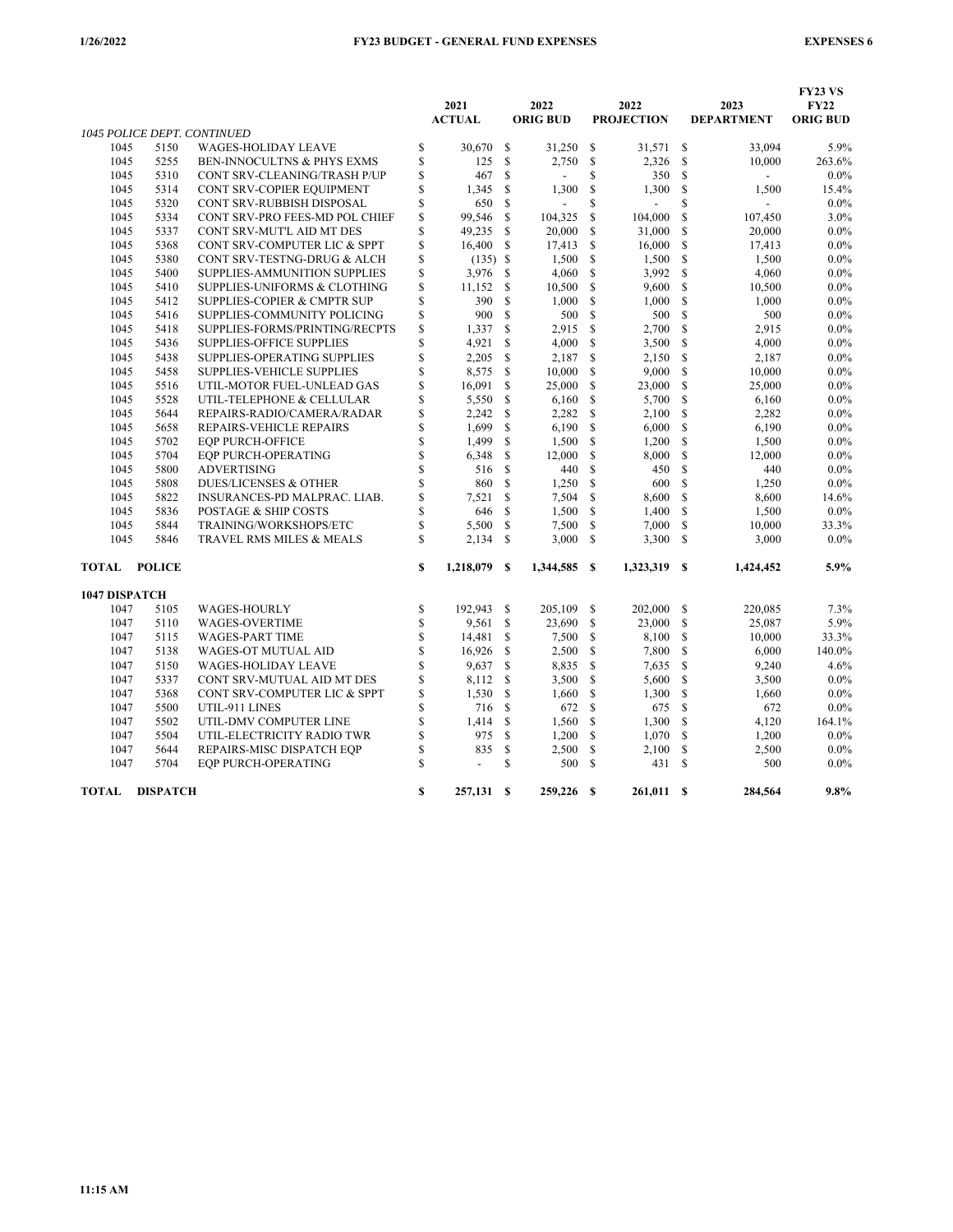|             |                           |                                                 |              | 2021<br><b>ACTUAL</b> |               | 2022<br><b>ORIG BUD</b> |               | 2022<br><b>PROJECTION</b> |              | 2023<br><b>DEPARTMENT</b> | <b>FY23 VS</b><br><b>FY22</b><br><b>ORIG BUD</b> |
|-------------|---------------------------|-------------------------------------------------|--------------|-----------------------|---------------|-------------------------|---------------|---------------------------|--------------|---------------------------|--------------------------------------------------|
|             |                           | <b>1049 PUBLIC SAFETY &amp; TOWN HILL BLDGS</b> |              |                       |               |                         |               |                           |              |                           |                                                  |
| 1049        | 5332                      | <b>CONT SRV-GENERATORS</b>                      | S            | 2.721                 | <sup>\$</sup> | 1.130                   | S             | 1.130                     | \$           | 1.130                     | $0.0\%$                                          |
| 1049        | 5504                      | UTIL-ELECTRICITY                                | $\mathbb{S}$ | 12,922                | \$            | 14,732                  | \$            | 16,000                    | \$           | 17,732                    | 20.4%                                            |
| 1049        | 5508                      | UTIL-HEATING OIL                                | $\mathbb{S}$ | 6,045                 | \$            | 11,160                  | \$            | 11,000                    | \$           | 11,818                    | 5.9%                                             |
| 1049        | 5520                      | UTIL-PROPANE                                    | \$           | 9,562                 | \$            | 4,810                   | \$            | 4,800                     | \$           | 5,000                     | 4.0%                                             |
| 1049        | 5524                      | UTIL-SEWER                                      | \$           | 3,851                 | \$            | 6,600                   | \$            | 6,357                     | \$           | 6,600                     | 0.0%                                             |
| 1049        | 5530                      | UTIL-WATER                                      | \$           | 2,080                 | \$            | 2,800                   | \$            | 2,500                     | \$           | 2,800                     | $0.0\%$                                          |
| 1049        | 5602                      | REPAIRS-BUILDINGS                               | \$           | 7,080                 | \$            | 3,900                   | \$            | 3,330                     | \$           | 3,900                     | 0.0%                                             |
| 1049        | 5616                      | REPAIRS-ELECTRICAL                              | $\mathbb{S}$ | 791                   | \$            | 800                     | \$            | 625                       | \$           | 800                       | $0.0\%$                                          |
| 1049        | 5832                      | PERMITS & FEES                                  | \$           | 59                    | \$            | 300                     | \$            | 240                       | S            | 300                       | $0.0\%$                                          |
| TOTAL       |                           | <b>PUBLIC SAFETY BLDG</b>                       | \$           | 45,111 \$             |               | 46,232                  | - S           | 45,982                    | - \$         | 50,080                    | 8.3%                                             |
|             | <b>1051 STREET LIGHTS</b> |                                                 |              |                       |               |                         |               |                           |              |                           |                                                  |
| 1051        | 5368                      | CONT SRV-SOFTWARE LIC & SPPT                    | \$           | 573                   | <sup>\$</sup> | 600                     | <sup>\$</sup> | 573                       | S            | 600                       | $0.0\%$                                          |
| 1051        | 5512                      | UTIL-INTERNET/WEB ACCESS                        | $\mathbb S$  | 764                   | \$            | 770                     | \$            | 2,800                     | S            | 770                       | $0.0\%$                                          |
| 1051        | 5526                      | UTIL-STREET LIGHTS -ELEC RENT                   | $\mathbb{S}$ | 8,660                 | <sup>\$</sup> | 15,000                  | \$            | 12,000                    | S            | 9,000                     | $-40.0\%$                                        |
| 1051        | 5656                      | REPAIRS-STREET LIGHTS                           | $\mathbf S$  | 5,961                 | <sup>\$</sup> | 5,000                   | \$            | 5,000                     | S            | 5,000                     | $0.0\%$                                          |
| TOTAL       | <b>STREET LIGHTS</b>      |                                                 | \$           | 15,958                | <b>S</b>      | 21,370                  | S             | 20,373                    | \$           | 15,370                    | $-28.1%$                                         |
| 1053 HARBOR |                           |                                                 |              |                       |               |                         |               |                           |              |                           |                                                  |
| 1053        | 5105                      | WAGES-HOURLY-HARBORMASTER                       | \$           | 59,560                | <sup>\$</sup> | 61,131                  | \$            | 65,000                    | S            | 27,082                    | $-55.7%$                                         |
| 1053        | 5110                      | <b>WAGES-OVERTIME</b>                           | \$           | 7,132                 | \$            | 4,977                   | \$            | 4,800                     | \$           | 5,271                     | 5.9%                                             |
| 1053        | 5130                      | WAGES-SUMMER/SEASONAL                           | $\mathbb{S}$ | 9,124                 | \$            | 10,322                  | \$            | 9,500                     | \$           | 10,931                    | 5.9%                                             |
| 1053        | 5320                      | CONT SRV-RUBBISH DISPOSAL                       | \$           | 500                   | <sup>\$</sup> | 440                     | \$            | 440                       | \$           | 1,200                     | 172.7%                                           |
| 1053        | 5364                      | CONT SRV-SUBMRG LND LEASE-FT                    | $\mathbb{S}$ | 3,502                 | <sup>\$</sup> | 3,600                   | \$            | 3,502                     | \$           | 3,600                     | $0.0\%$                                          |
| 1053        | 5410                      | SUPPLIES-UNIFORMS & CLOTHING                    | \$           |                       | \$            | 452                     | \$            | $\overline{a}$            | \$           | $\overline{a}$            | $-100.0\%$                                       |
| 1053        | 5412                      | SUPPLIES-COMPTR SUPPLIES                        | \$           | 62                    | \$            | 303                     | \$            | $\overline{a}$            | \$           | $\overline{a}$            | $-100.0\%$                                       |
| 1053        | 5418                      | <b>SUPPLIES-FORMS/RECEIPTS &amp; ETC</b>        | $\mathbb{S}$ | 98                    | \$            | 190                     | \$            | 190                       | \$           | 100                       | $-47.4%$                                         |
| 1053        | 5436                      | SUPPLIES-OFFICE SUPPLIES                        | S            | 727                   | S             | 219                     | S             | 299                       | S            | 225                       | 2.7%                                             |
| 1053        | 5438                      | SUPPLIES-OPERATING SUPPLIES                     | \$           | 860                   | \$            | 1,208                   | \$            | 1,100                     | \$           | 1,208                     | $0.0\%$                                          |
| 1053        | 5458                      | SUPPLIES-VEHCL/BOAT SUPPLIES                    | \$           | 47                    | \$            | 455                     | \$            | 455                       | S            | 455                       | 0.0%                                             |
| 1053        | 5504                      | UTIL-ELECTRICITY                                | $\mathbb{S}$ | 10,759                | S             | 12,000                  | \$            | 10,000                    | S            | 11,000                    | $-8.3%$                                          |
| 1053        | 5516                      | UTIL-MOTOR FUEL-UNLEAD GAS                      | \$           | 683                   | \$            | 491                     | \$            | 1,100                     | S            | 750                       | 52.7%                                            |
| 1053        | 5524                      | UTIL-SEWER                                      | \$           | 541                   | \$            | 600                     | \$            | 1,428                     | \$           | 600                       | 0.0%                                             |
| 1053        | 5528                      | UTIL-TELEPHONE & CELLULAR                       | \$           | 853                   | \$            | 950                     | \$            | 200                       | S            |                           | $-100.0\%$                                       |
| 1053        | 5530                      | UTIL-WATER                                      | \$           | 1,082                 | <sup>\$</sup> | 2,800                   | \$            | 2,800                     | S            | 2,800                     | 0.0%                                             |
| 1053        | 5602                      | REPAIRS-BUILDNGS/HEAT SYSTM                     | \$           | 285                   | <sup>\$</sup> | 500                     | S             | 1,030                     | \$           | 500                       | $0.0\%$                                          |
| 1053        | 5618                      | REPAIRS-EQUIPMENT & GEN                         | S            | 1,378                 | \$            | 1.400                   | S             | 1.400                     | S            | 1,400                     | $0.0\%$                                          |
| 1053        | 5620                      | <b>REPAIRS-FLOATS &amp; PIERS</b>               | $\mathbb{S}$ | 33,137                | \$            | 26,500                  | \$            | 26,000                    | S            | 36,500                    | 37.7%                                            |
| 1053        | 5658                      | REPAIRS-VEHCL/BOAT REPAIRS                      | \$           | 780                   | \$            | 1,400                   | \$            | 1,400                     | \$           | 1,400                     | 0.0%                                             |
| 1053        | 5704                      | <b>EOP PURCH-OPERATING</b>                      | $\mathbf S$  | 499                   | <sup>\$</sup> | 250                     | S             | 250                       | S            | 250                       | 0.0%                                             |
| 1053        | 5804                      | BOAT RESERVATION SOFTWARE                       | \$           | 3.073                 | \$            | 2,500                   | \$            | 2,642                     | \$           | 2,500                     | 0.0%                                             |
| 1053        | 5808                      | PROFESSIONAL DUES & LICENSES                    | \$           | 135                   | \$            | 150                     | \$            | 150                       | \$           | 200                       | 33.3%                                            |
| 1053        | 5822                      | <b>INSURANCES-GEN LIAB-FRRY TRM</b>             | $\mathbb S$  | 5,894                 | \$            | 6,000                   | \$            | 5,894                     | \$           | 6,000                     | 0.0%                                             |
| 1053        | 5830                      | <b>MARINE RESOURCES COMMITTEE</b>               | \$           | 1.995                 | \$            | 300                     | \$            | 1,024                     | S            | 300                       | 0.0%                                             |
| 1053        | 5836                      | <b>POSTAGE &amp; SHIP COSTS</b>                 | S            | 59                    | <sup>\$</sup> | 85                      | <sup>\$</sup> | 85                        | S            | 85                        | 0.0%                                             |
| 1053        | 5844                      | TRAINING/WORKSHOPS/ETC                          | \$           | 125                   | \$            | 150                     | \$            | 150                       | \$           | 600                       | 300.0%                                           |
| 1053        | 5846                      | TRAVEL RMS MILES & MEALS                        | $\mathbf S$  |                       | \$            | 475                     | <sup>\$</sup> | 350                       | S            | 475                       | $0.0\%$                                          |
| TOTAL       | <b>HARBOR</b>             |                                                 | S            | 142,888               | <b>S</b>      | 139,848                 | S             | 141,189                   | $\mathbf{s}$ | 115.432                   | $-17.5%$                                         |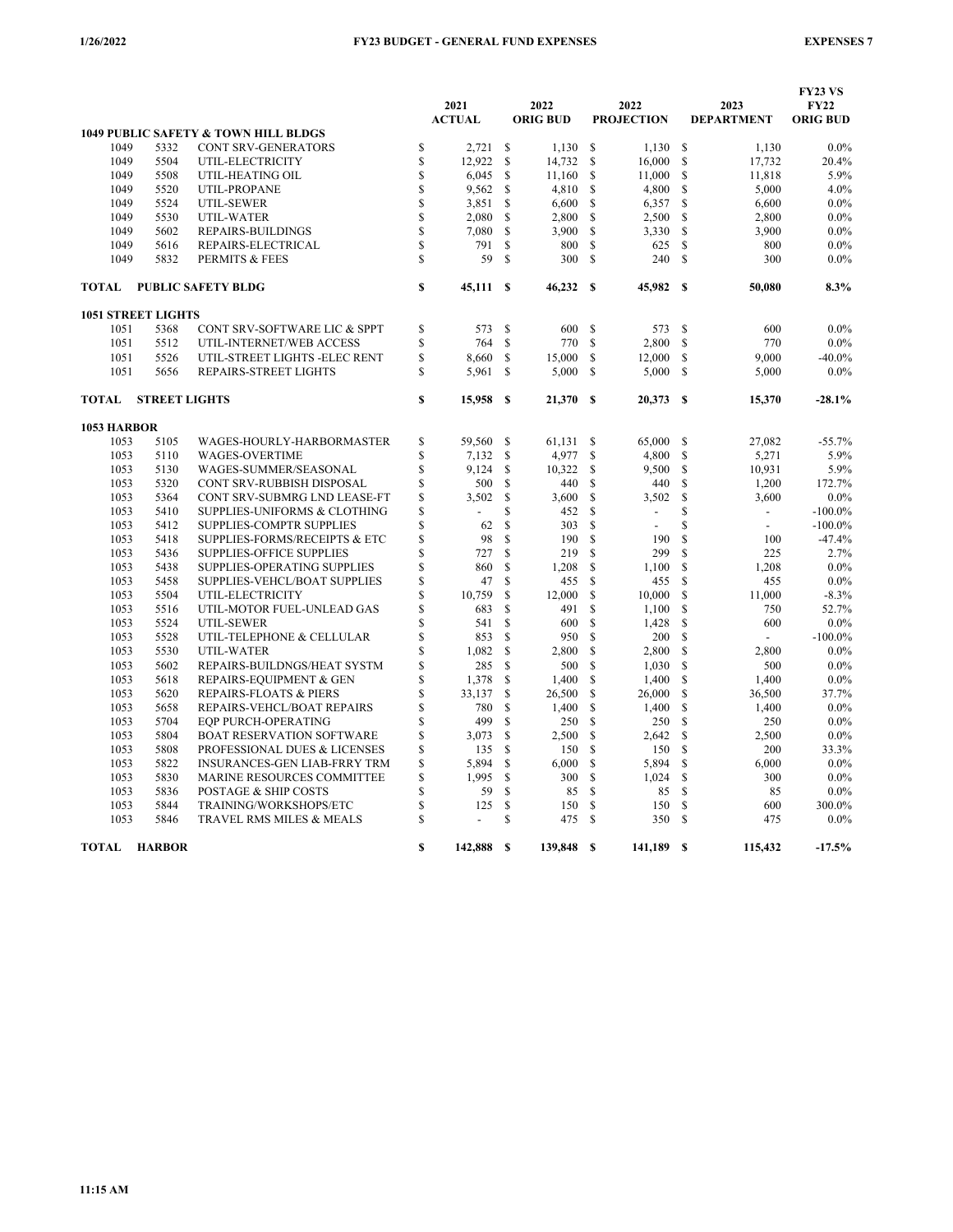|              |                                    |                                       | 2021<br><b>ACTUAL</b>          |              | 2022<br><b>ORIG BUD</b>  |               | 2022<br><b>PROJECTION</b> |              | 2023<br><b>DEPARTMENT</b> | <b>FY23 VS</b><br><b>FY22</b><br><b>ORIG BUD</b> |
|--------------|------------------------------------|---------------------------------------|--------------------------------|--------------|--------------------------|---------------|---------------------------|--------------|---------------------------|--------------------------------------------------|
|              | <b>1059 PARKS &amp; RECREATION</b> |                                       |                                |              |                          |               |                           |              |                           |                                                  |
| 1059         | 5310                               | CONT SRV-GLEN MARY CLEANING           | \$<br>2,587                    | \$           | 2,500                    | \$            | 1,675                     | \$           | 2,500                     | $0.0\%$                                          |
| 1059         | 5320                               | <b>CONT SRV-RUBBISH DISP</b>          | \$<br>6,000                    | \$           | 6,300                    | $\mathbf{\$}$ | 6,300                     | \$           | 7,500                     | 19.0%                                            |
| 1059         | 5328                               | <b>CONT SRV-FLOWERS &amp; GARDENS</b> | \$<br>21,043                   | \$           | 30,000                   | \$            | 30,000                    | \$           | 31,000                    | 3.3%                                             |
| 1059         | 5348                               | CONT SRV-MOWING/GRNDS MAINT           | \$<br>58,979                   | \$           | 50,000                   | $\mathbf{\$}$ | 49,000                    | \$           | 60,000                    | 20.0%                                            |
| 1059         | 5354                               | CONT SRV-PEST & FERT CONTRL           | \$<br>15,957                   | \$           | 20,000                   | \$            | 19,278                    | \$           | 20,000                    | $0.0\%$                                          |
| 1059         | 5378                               | CONT SRV-TESTNG-EQUIPMENT             | \$<br>389                      | \$           | 500                      | \$            | 500                       | \$           | 500                       | $0.0\%$                                          |
| 1059         | 5406                               | SUPPLIES-CEMETERY FLAGS               | \$<br>$\overline{\phantom{a}}$ | \$           | 176                      | \$            | 176                       | \$           | 176                       | 0.0%                                             |
| 1059         | 5424                               | SUPPLIES-G MRY HYPOCHLORITE           | \$<br>2,481                    | \$           | 3,500                    | \$            | 3,200                     | \$           | 3,500                     | $0.0\%$                                          |
| 1059         | 5438                               | SUPPLIES-OPERATING SUPPLIES           | \$<br>1,980                    | \$           | 6,800                    | \$            | 6,000                     | S            | 7,200                     | 5.9%                                             |
| 1059         | 5439                               | SUPPLIES-DOG WASTE BAGS               |                                |              |                          |               |                           | \$           | 600                       |                                                  |
| 1059         | 5504                               | UTIL-ELECTRICITY                      | \$<br>5,805                    | \$           | 9,000                    | \$            | 8,800                     | S            | 9,000                     | $0.0\%$                                          |
| 1059         | 5524                               | UTIL-GLEN MARY SEWER                  | \$<br>310                      | \$           | 410                      | \$            | 410                       | S            | 410                       | $0.0\%$                                          |
| 1059         | 5528                               | UTIL-GLEN MARY TELEPHONE              | \$<br>324                      | \$           | 300                      | \$            | 210                       | S            | 300                       | $0.0\%$                                          |
| 1059         | 5530                               | UTIL-WATER                            | \$<br>20,851                   | \$           | 24,000                   | \$            | 23,000                    | \$           | 24,000                    | $0.0\%$                                          |
| 1059         | 5602                               | REPAIRS-GL MARY BUILDING REPRS        | \$<br>215                      | \$           | 500                      | \$            | 400                       | S            | 500                       | 0.0%                                             |
| 1059         | 5606                               | REPAIRS-CEMETERIES                    | \$                             | \$           | 1,522                    | $\mathbf{\$}$ | 1,522                     | $\mathbb{S}$ | 1,522                     | $0.0\%$                                          |
| 1059         | 5618                               | REPAIRS-FACILITIES EQUIPMNT           | \$<br>5,950                    | \$           | 5,072                    | \$            | 5,389                     | S            | 5,072                     | 0.0%                                             |
| 1059         | 5622                               | REPAIRS-GENERAL                       | \$<br>5,418                    | \$           | 3,554                    | $\mathbf{\$}$ | 3,400                     | \$           | 3,554                     | 0.0%                                             |
| 1059         | 5704                               | EQP PURCH-OPERATING                   | \$<br>478                      | \$           | 3,000                    | <sup>\$</sup> | 1,500                     | S            | 1,500                     | $-50.0%$                                         |
| 1059         | 5926                               | 4TH OF JULY EVENTS                    | \$<br>$\overline{\phantom{a}}$ | \$           | 15,300                   | <sup>\$</sup> | 15,300                    | \$           | 15,760                    | 3.0%                                             |
| 1059         | 5928                               | <b>BAR HARBOR BAND</b>                | \$<br>$\overline{\phantom{a}}$ | \$           | 11,656                   | \$            | $\overline{a}$            | \$           | 12,005                    | 3.0%                                             |
| 1059         | 5930                               | <b>JESUP MEMORIAL LIBRARY</b>         | \$<br>153,000                  | \$           | 156,000                  | \$            | 156,000                   | \$           | 160,680                   | 3.0%                                             |
| 1059         | 5932                               | VILLAGE HOLIDAYS DECORATIONS          | \$<br>5,880                    | \$           | 9,000                    | \$            | 9,000                     | \$           | 9,270                     | 3.0%                                             |
| 1059         | 5933                               | PRKS & REC - SEASIDE CINEMA           | \$                             | \$           |                          | \$            |                           | \$           | 3,000                     |                                                  |
| 1059         | 5934                               | <b>YMCA</b>                           | \$<br>102,000                  | \$           | 104,000                  | \$            | 104,000                   | \$           | 107,120                   | 3.0%                                             |
| <b>TOTAL</b> |                                    | <b>PARKS &amp; RECREATION</b>         | \$<br>409,647                  | <sup>S</sup> | 463,090                  | <b>S</b>      | 445,060                   | S            | 486,669                   | 5.1%                                             |
|              |                                    | 1063 EMRGNCY MANAGEMENT/COVID19       |                                |              |                          |               |                           |              |                           |                                                  |
| 1063         | 5110                               | <b>WAGES-OVERTIME</b>                 | \$<br>8,102                    | -S           | 1,000                    | -S            | 480                       | S            | 3,000                     | 200.0%                                           |
| 1063         | 5255                               | COVID TESTS, LAB COSTS                | \$<br>2,317                    | \$           | 2,000                    | \$            | 4,000                     | S            | 2,000                     | $0.0\%$                                          |
| 1063         | 5310                               | CONT SRV-CLEANING SERVICES            | \$<br>$\overline{a}$           | \$           | 2,000                    | \$            | 200                       | \$           | 2,000                     | $0.0\%$                                          |
| 1063         | 5334                               | CONT SRV-GEN'L & PROF FEES            | \$<br>975                      | \$           | 10,000                   | \$            | 2,500                     | S            | 10,000                    | $0.0\%$                                          |
| 1063         | 5340                               | CONT SRV-LEGAL-COV19                  | \$<br>390                      | \$           | 400                      | \$            | 390                       | $\mathbb{S}$ | 400                       | $0.0\%$                                          |
| 1063         | 5350                               | CONT SRV-TWN MEETNG-WALLACE           | \$<br>$\overline{a}$           | \$           | 1,500                    | \$            | $\overline{a}$            | \$           | $\overline{\phantom{a}}$  | $-100.0\%$                                       |
| 1063         | 5364                               | CONT SRV-RENTALS-EQPT/OTHR            | \$<br>523                      | \$           | 500                      | \$            | 200                       | $\mathbb{S}$ | 500                       | $0.0\%$                                          |
| 1063         | 5368                               | CONT SRV-COMPUTER LIC & SPPT          | \$<br>7,171                    | \$           | 1,000                    | \$            | 1,932                     | S            | 1,000                     | $0.0\%$                                          |
| 1063         | 5408                               | SUPPLIES-CLEANING SUPPLIES            | \$<br>11,523                   | \$           | 5,000                    | \$            | 3,000                     | \$           | 5,000                     | $0.0\%$                                          |
| 1063         | 5438                               | SUPPLIES-OPERATING SUPPLIES           | \$<br>22,720                   | \$           | 3,000                    | \$            | 5,300                     | \$           | 3,000                     | $0.0\%$                                          |
| 1063         | 5444                               | <b>SUPPLIES-MASKS &amp; PPE</b>       | \$<br>13,234                   | \$           | 10,000                   | \$            | 19,000                    | $\mathbb{S}$ | 15,000                    | 50.0%                                            |
| 1063         | 5704                               | EQP PURCH-OPERATING EQPMNT            | \$<br>1,021                    | \$           | $\overline{\phantom{a}}$ | \$            | $\overline{\phantom{a}}$  | \$           | $\overline{\phantom{a}}$  | $0.0\%$                                          |
| 1063         | 5800                               | <b>ADVERTISING</b>                    | \$<br>323                      | \$           | $\overline{\phantom{a}}$ | \$            | $\overline{\phantom{a}}$  | \$           | $\overline{a}$            | $0.0\%$                                          |
| 1063         | 5846                               | TRAVEL RMS MILES & MEALS              | \$<br>181                      | \$           |                          | \$            |                           | \$           |                           | $0.0\%$                                          |
| <b>TOTAL</b> |                                    | <b>EMRGNCY MGT/COVID19</b>            | \$<br>68,479                   | -S           | 36,400                   | S             | 37,002                    | S            | 41,900                    | 15.1%                                            |
|              | <b>1066 GENERAL ASSISTANCE</b>     |                                       |                                |              |                          |               |                           |              |                           |                                                  |
| 1066         | 5912                               | <b>GA-ELECTRICTY</b>                  | \$                             | \$           | 121S                     |               | 133                       | -S           | 121                       | $0.0\%$                                          |
| 1066         | 5914                               | GA-FOOD                               | \$                             | \$           | 204                      | - \$          | 194                       | -S           | 204                       | $0.0\%$                                          |
| 1066         | 5916                               | GA-HEAT                               | \$                             | \$           | 300S                     |               | 280                       | -S           | 300                       | $0.0\%$                                          |
| 1066         | 5918                               | GA-HOUSEHOLD/OTHER                    | \$                             | \$           | 45S                      |               | 45S                       |              | 45                        | $0.0\%$                                          |
| 1066         | 5920                               | <b>GA-MISC-BURIAL COSTS</b>           | \$<br>115                      | \$           | $1,025$ \$               |               | $1,025$ \$                |              | 1,025                     | $0.0\%$                                          |
| 1066         | 5922                               | GA-RENT                               | \$<br>2,881 \$                 |              | 975 \$                   |               | $1,200$ \$                |              | 975                       | $0.0\%$                                          |
| TOTAL        |                                    | <b>GENERAL ASSISTANCE</b>             | \$<br>$2,997$ \$               |              | 2,670 S                  |               | 2,877 \$                  |              | 2,670                     | $0.0\%$                                          |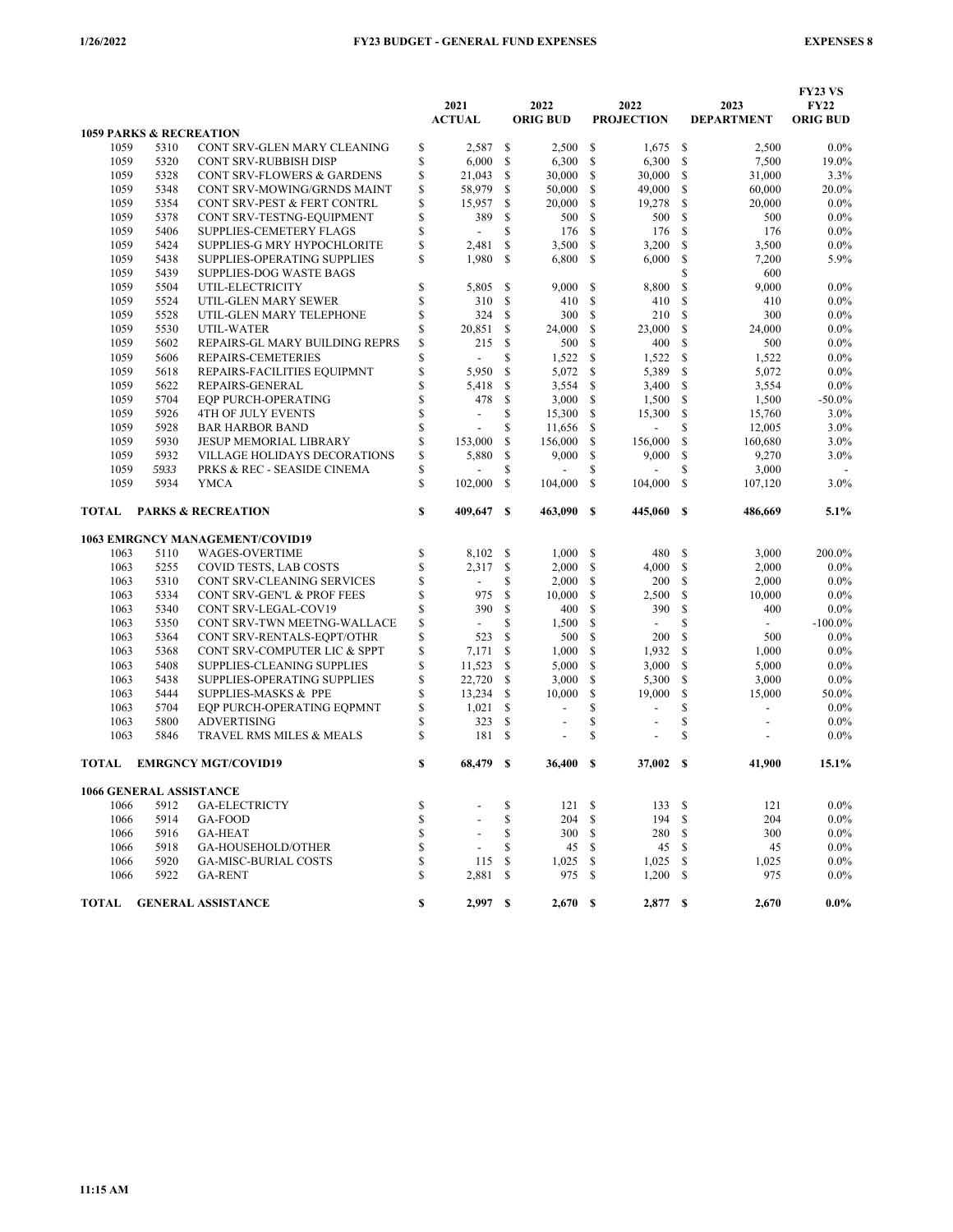|              |                              |                                                             |          |                          |                     |                 |                           |                          |              |                   | <b>FY23 VS</b>     |
|--------------|------------------------------|-------------------------------------------------------------|----------|--------------------------|---------------------|-----------------|---------------------------|--------------------------|--------------|-------------------|--------------------|
|              |                              |                                                             |          | 2021                     |                     | 2022            |                           | 2022                     |              | 2023              | <b>FY22</b>        |
|              |                              | <b>1068 COOPERATING AGENCIES</b>                            |          | <b>ACTUAL</b>            |                     | <b>ORIG BUD</b> |                           | <b>PROJECTION</b>        |              | <b>DEPARTMENT</b> | <b>ORIG BUD</b>    |
| 1068         | 5940                         | SOC AGNCY-ACADIAN YOUTH SPORTS \$                           |          | 453                      | <sup>\$</sup>       | 5,000           | <b>S</b>                  | 5,000                    | \$           | 5,150             | 3.0%               |
| 1068         | 5942                         | SOC AGNCY-AMER RED CROSS                                    | \$       | 2,142                    | <sup>\$</sup>       | 2,185           | <b>S</b>                  | 2,185                    | \$           | 2,251             | 3.0%               |
| 1068         | 5944                         | <b>SOC AGNCY-BH FOOD PANTRY</b>                             | \$       | 7,241                    | <sup>\$</sup>       | 7,386           | -S                        | 7,386                    | \$           | 7,608             | 3.0%               |
| 1068         | 5946                         | SOC AGNCY-BH HIST SOCIETY                                   | \$       | 1,358                    | <sup>\$</sup>       | 2,500           | <b>S</b>                  | 2,500                    | \$           | 2,575             | 3.0%               |
| 1068         | 5950                         | SOC AGNCY-DOWNEAST TRANS                                    | \$       | 1,949                    | <sup>\$</sup>       | 1,988           | \$                        | 1,988                    | \$           | 2,048             | 3.0%               |
| 1068         | 5952                         | SOC AGNCY-EASTERN AREA AGING                                | \$       | 3,570                    | <sup>\$</sup>       | 3,641           | <b>S</b>                  | 3,641                    | \$           | 3,751             | 3.0%               |
| 1068         | 5954                         | SOC AGNCY-NO LIGHT HOMECR                                   | \$       | 8,172                    | \$                  | 8,172           | $\mathbf{\$}$             | 8,172                    | \$           | 8,417             | 3.0%               |
| 1068         | 5956                         | SOC AGNCY-WIC-ME FAMILY PLANNG                              | \$       | 1,005                    | <sup>\$</sup>       | 1,025           | <sup>\$</sup>             | 1,025                    | \$           | 1,056             | 3.0%               |
| 1068         | 5957                         | SOC AGNCY-DOWNEAST HORIZNS                                  | \$       | 536                      | <sup>\$</sup>       | 547             | $\mathbf{\$}$             | 547                      | $\mathbb{S}$ | 564               | 3.1%               |
| 1068         | 5958                         | SOC AGNCY-HULL COVE NEIGH                                   | \$       | 4,300                    | <sup>\$</sup>       | 4,386           | \$                        | 4,386                    | \$           | 4,518             | 3.0%               |
| 1068         | 5960                         | SOC AGNCY-ISLAND CONNECT                                    | \$       | 5,490                    | <sup>\$</sup>       | 5,600           | $\mathbf{\$}$             | 5,600                    | \$           | 5,769             | 3.0%               |
| 1068         | 5962                         | SOC AGNCY-DWNEAST COM. PARTNR                               | \$       | 7,741                    | \$                  | 7,896           | <b>S</b>                  | 7,896                    | \$           | 8,133             | 3.0%               |
| 1068         | 5964                         | SOC AGNCY-MDI NURSNG ASSC                                   | \$       | 5,100                    | \$                  | 5,202           | -S                        | 5,202                    | \$           | 5,359             | 3.0%               |
| 1068         | 5965                         | SOC AGNCY-HOSPICE OF HANCK CTY                              | \$       | 643                      | \$                  | 656             | <b>S</b>                  | 656                      | \$           | 676               | 3.0%               |
| 1068         | 5966<br>5967                 | SOC AGNCY-TOWN HILL V.I.S<br>SOC AGNCY-MDI CAMPFIRE COALITN | \$<br>\$ | 5,355                    | <sup>\$</sup><br>\$ | 5,462           | $\mathbf{\$}$<br><b>S</b> | 5,462                    | S<br>\$      | 5,626             | 3.0%<br>3.0%       |
| 1068<br>1068 | 5968                         | SOC AGNCY-ISLND HOUSNG TRUST                                | \$       | 3,213<br>5,000           | \$                  | 3,277<br>5,100  | <sup>\$</sup>             | 3,277<br>5,100           | \$           | 3,376<br>5,254    | 3.0%               |
| 1068         | 5969                         | SOC AGNCY-OPEN TABLE MDI                                    | \$       | $\overline{a}$           | \$                  | 5,000           | -S                        | 5,000                    | S            | 5,150             |                    |
|              |                              |                                                             |          |                          |                     |                 |                           |                          |              |                   |                    |
| TOTAL        |                              | <b>COOPERATING AGENCIES</b>                                 | \$       | 63,268                   | -S                  | 75.023          | - \$                      | 75,023 \$                |              | 77,281            | 3.0%               |
|              | <b>1070 COMFORT STATIONS</b> |                                                             |          |                          |                     |                 |                           |                          |              |                   |                    |
| 1070         | 5310                         | CONT SRV-CLEANING SERVICES                                  | \$       | 60,924                   | <sup>\$</sup>       | 65,166          | - \$                      | 65,000                   | \$           | 80,000            | 22.8%              |
| 1070         | 5364                         | CONT SRV-RENTAL OF EQPMNT                                   | \$       | 2,393                    | <sup>\$</sup>       | 1,976           | -S                        | 1,964                    | \$           | 1,976             | $0.0\%$            |
| 1070         | 5378                         | CONT SRV-TESTNG-EQUIPMENT                                   | \$       | 224                      | <sup>\$</sup>       | 210             | <sup>\$</sup>             | 210                      | \$           | 210               | $0.0\%$            |
| 1070         | 5408                         | SUPPLIES-CLEAN SOAP/T.PAPER                                 | \$       | 12,981                   | \$                  | 14,752          | \$                        | 18,500                   | \$           | 20,000            | 35.6%              |
| 1070         | 5504                         | UTIL-ELECTRICITY-                                           | \$       | 1,716                    | <sup>\$</sup>       | 3,200           | \$                        | 3,000                    | \$           | 3,200             | $0.0\%$            |
| 1070         | 5520                         | UTIL-PROPANE -NEWPORT DR                                    | \$       | 702                      | <sup>\$</sup>       | 760             | <b>S</b>                  | 700                      | \$           | 760               | $0.0\%$            |
| 1070         | 5524                         | UTIL-SEWER                                                  | \$       | 3,260                    | <sup>\$</sup>       | 5,944           | \$                        | 5,600                    | \$           | 5,944             | $0.0\%$            |
| 1070         | 5530                         | UTIL-WATER                                                  | \$       | 3,279                    | <sup>\$</sup>       | 4,000           | \$                        | 4,000                    | \$           | 4,000             | 0.0%               |
| 1070<br>1070 | 5602<br>5618                 | REPAIRS-BUILDINGS                                           | \$<br>\$ | 1,155                    | \$<br><sup>\$</sup> | 2,842<br>500    | $\mathbf{\$}$<br>\$       | 1,900<br>600             | \$<br>\$     | 2,842<br>500      | $0.0\%$<br>$0.0\%$ |
| 1070         | 5636                         | REPAIRS-EQUIPMENT<br>REPAIRS-PLUMBING & FIXT                | \$       | 1,456<br>7,781           | $\mathbb{S}$        | 4,923           | -S                        | 4,400                    | S            | 5,500             | 11.7%              |
|              |                              |                                                             |          |                          |                     |                 |                           |                          |              |                   |                    |
| <b>TOTAL</b> |                              | <b>COMFORT STATIONS</b>                                     | \$       | 95,870                   | <b>S</b>            | 104,273         | -S                        | 105,874                  | -S           | 124,932           | 19.8%              |
|              | <b>1075 PUBLIC WORKS</b>     |                                                             |          |                          |                     |                 |                           |                          |              |                   |                    |
| 1075         | 5100                         | WAGES-SALARIES-PW DIRECTOR                                  | \$       | 95,139                   | -\$                 | 99,023          | <b>S</b>                  | 99,000                   | S            | 104,865           | 5.9%               |
| 1075         | 5105                         | WAGES-HOURLY                                                | \$       | 49,017                   | <sup>\$</sup>       | 50,461          | <sup>\$</sup>             | 50,400                   | S            | 53,810            | 6.6%               |
| 1075         | 5110                         | <b>WAGES-OVERTIME</b>                                       | \$       | 990                      | \$                  | 2,500           | \$                        | 3,300                    | \$           | 3,500             | 40.0%              |
| 1075         | 5326                         | CONT SRV-ENG & SURVEYING                                    | \$       | 6,051                    | \$                  | 3,500           | \$                        | 3,000                    | \$           | 250,000           | 7042.9%            |
| 1075         | 5334                         | CONT SRV-GEN'L & PROF FEES                                  | \$       | $\overline{\phantom{a}}$ | \$                  | 800             | \$                        | 800                      | \$           | 800               | $0.0\%$            |
| 1075<br>1075 | 5368<br>5438                 | CONT SRV-COMPUTER LIC & SPPT<br>SUPPLIES-OPERATING SUPPLIES | \$<br>\$ | 300<br>1,004             | <sup>\$</sup><br>\$ | 760<br>1,000    | \$<br>\$                  | 760<br>700               | \$<br>S      | 760<br>1,000      | $0.0\%$<br>$0.0\%$ |
| 1075         | 5458                         | SUPPLIES-VEHICLE SUPPLIES                                   | \$       | 1,956                    | \$                  | 1,500           | \$                        | 1,500                    | \$           | 1,500             | $0.0\%$            |
| 1075         | 5514                         | UTIL-MOTOR FUEL-DIESEL                                      | Ŝ        | 747                      | \$                  | 2,350           | \$                        | 2,000                    | S            | 2,350             | $0.0\%$            |
| 1075         | 5528                         | UTIL-TELEPHONE & CELLULAR                                   | \$       | 855 S                    |                     | 760             | -S                        | 760                      | \$           | 760               | $0.0\%$            |
| 1075         | 5658                         | REPAIRS-VEHICLE REPAIRS                                     | \$       | 245                      | <sup>\$</sup>       |                 | \$                        | $\overline{\phantom{0}}$ | \$           |                   | 0.0%               |
| 1075         | 5808                         | PROFESSIONAL DUES & LICENSES                                | \$       | 208                      | $\mathbb{S}$        | 400             | \$                        | 400                      | \$           | 600               | 50.0%              |
| 1075         | 5846                         | TRAVEL RMS MILES & MEALS                                    | \$       |                          | \$                  | 560 \$          |                           | 300 S                    |              | 560               | $0.0\%$            |
| <b>TOTAL</b> | <b>PUBLIC WORKS</b>          |                                                             | \$       | 156,511 \$               |                     | 163,614 \$      |                           | 162,920 \$               |              | 420,505           | 157.0%             |
|              | <b>1077 HIGHWAY DIVISION</b> |                                                             |          |                          |                     |                 |                           |                          |              |                   |                    |
| 1077         | 5100                         | WAGES-SALARIES-HIWAY SUPT                                   | \$       | 75,497 \$                |                     | 77,762 \$       |                           | 68,000                   | -S           | 82,350            | 5.9%               |
| 1077         | 5105                         | WAGES-HOURLY (11)                                           | \$       | 471,392                  | - \$                | 482,456         | -S                        | 459,000                  | \$           | 533,666           | 10.6%              |
| 1077         | 5110                         | <b>WAGES-OVERTIME (MAY-OCT)</b>                             | \$       | 41,601                   | -\$                 | 43,440          | -S                        | 40,441                   | \$           | 47,970            | 10.4%              |
| 1077         | 5140                         | WAGES-WINTER OVRTM (NOV-APRL)                               | \$       | 39,957                   | -\$                 | 45,320          | -S                        | 44,000                   | \$           | 49,820            | 9.9%               |
| 1077         | 5255                         | BEN-INNOCLULTNS & PHYS EXMS                                 | \$       |                          | \$                  | 250             | \$                        | 250                      | \$           | 250               | $0.0\%$            |
| 1077         | 5300                         | <b>CONT SRV-ALARMS</b>                                      | \$       | 492                      | $\mathbb{S}$        | 600             | \$                        | 600                      | \$           | 600               | $0.0\%$            |
| 1077         | 5310                         | CONT SRV-CLEANING SERVICES                                  | \$       | 12,600                   | $\mathbb{S}$        | 12,600          | -S                        | 12,600                   | \$           | 15,120            | 20.0%              |
| 1077         | 5314                         | CONT SRV-COPIER EQUIPMENT                                   | \$       | 708                      | -S                  | 700             | -S                        | 700                      | \$           | 700               | $0.0\%$            |
| 1077         | 5320                         | CONT SRV-RUBBISH DISPOSAL                                   | \$       | $1,014$ \$               |                     | 1,000           | - \$                      | 888                      | \$           | 1,000             | $0.0\%$            |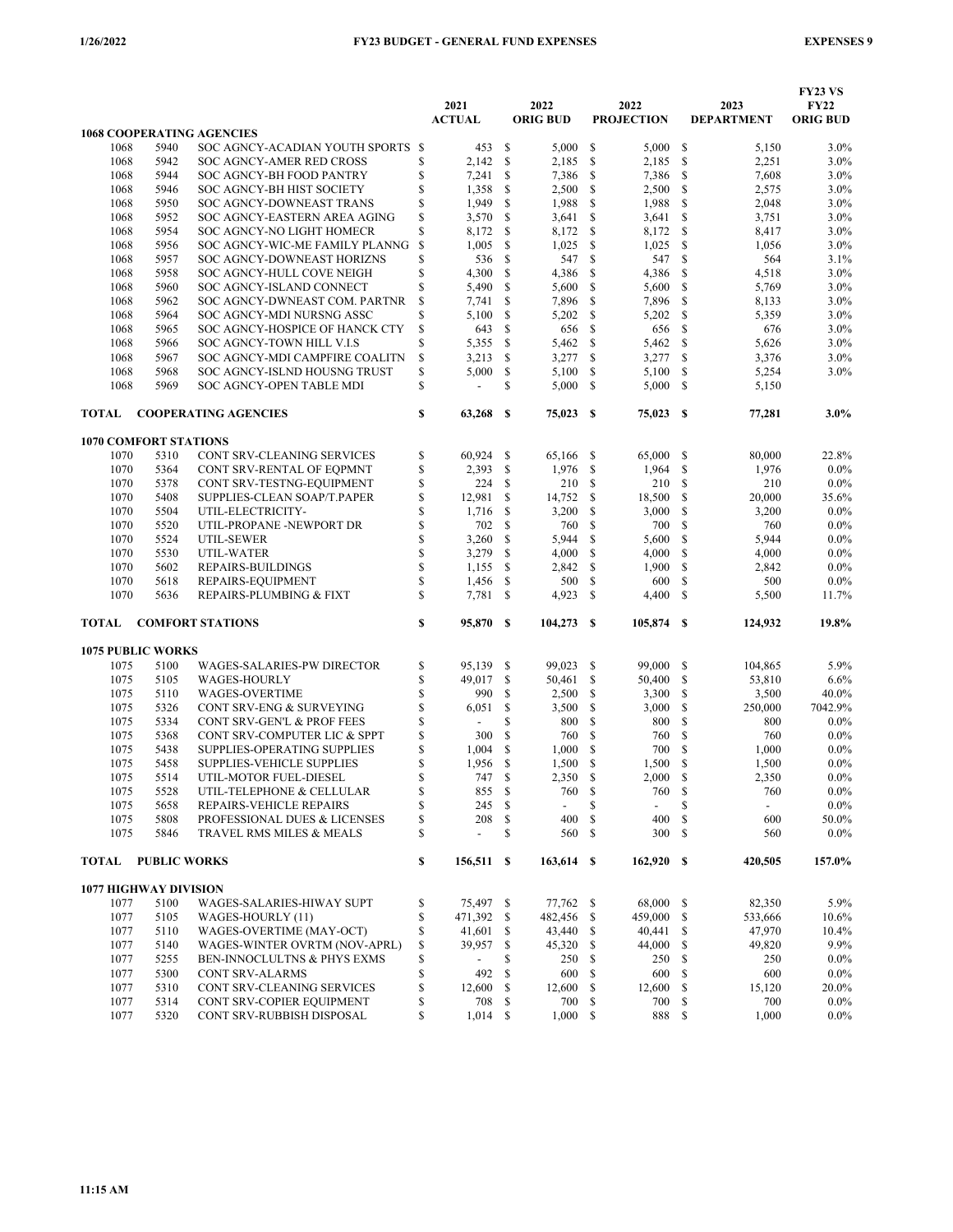|       | 1077 HIGHWAY DIV. CONTINUED |                                      |              | 2021<br><b>ACTUAL</b> | 2022<br><b>ORIG BUD</b> |              | 2022<br><b>PROJECTION</b> |                | 2023<br><b>DEPARTMENT</b> |           | <b>FY23 VS</b><br><b>FY22</b><br><b>ORIG BUD</b> |
|-------|-----------------------------|--------------------------------------|--------------|-----------------------|-------------------------|--------------|---------------------------|----------------|---------------------------|-----------|--------------------------------------------------|
|       |                             |                                      |              |                       |                         |              |                           |                |                           |           |                                                  |
| 1077  | 5344                        | CONT SRV-LINE STRIP/CRACK SEAL       | \$           | 10,817                | -S                      | 28,425       | \$                        | 28,000         | \$                        | 28,425    | $0.0\%$                                          |
| 1077  | 5345                        | CONT SRV-SNOWSTORM HAULING           | $\mathbb{S}$ | 2,523                 | $\mathcal{S}$           | 8,000        | \$                        | 6,750          | \$                        | 8,000     | $0.0\%$                                          |
| 1077  | 5348                        | CONT SRV-ROADSIDE MOWING             | \$           | 3,360                 | \$                      | 3,600        | \$                        | 3,528          | \$                        | 3,600     | $0.0\%$                                          |
| 1077  | 5368                        | CONT SRV-COMPUTER LIC & SPPT         | \$           | 5,675                 | \$                      | 9,392        | \$                        | 9,000          | \$                        | 9,392     | $0.0\%$                                          |
| 1077  | 5370                        | CONT SRV-SPRINKLERS                  | \$           | 390                   | \$                      | 1,085        | \$                        | 885            | \$                        | 1,085     | $0.0\%$                                          |
| 1077  | 5378                        | CONT SRV-TESTNG-EQUIPMENT            | $\mathbb{S}$ | 1,034                 | \$                      | 800          | \$                        | 800            | \$                        | 800       | $0.0\%$                                          |
| 1077  | 5380                        | CONT SRV-DRUG TESTS & PHYS           | \$           | 508                   | <sup>\$</sup>           | 1,000        | \$                        | 1,000          | \$                        | 1,000     | $0.0\%$                                          |
| 1077  | 5386                        | CONT SRV-TREE PRUNING                | S            | 3,034                 | S                       | 6,500        | S                         | 6,500          | \$                        | 9,000     | 38.5%                                            |
| 1077  | 5388                        | CONT SRV-UNIFRM CLEAN/RNTAL          | \$           | 8,185                 | \$                      | 8,000        | \$                        | 7,100          | S                         | 8,800     | 10.0%                                            |
| 1077  | 5410                        | <b>SUPPLIES-CLOTHING &amp; SHOES</b> | \$           | 5,366                 | \$                      | 4,750        | \$                        | 4,200          | $\mathbb{S}$              | 5,250     | 10.5%                                            |
| 1077  | 5412                        | SUPPLIES-COPIER & CMPTR SUP          | \$           | 1,229                 | \$                      | 1,587        | S                         | 1,587          | S                         | 1,587     | $0.0\%$                                          |
| 1077  | 5436                        | <b>SUPPLIES-OFFICE SUPPLIES</b>      | \$           | 628                   | $\mathcal{S}$           | 1,275        | \$                        | 1,275          | \$                        | 1,275     | $0.0\%$                                          |
| 1077  | 5438                        | SUPPLIES-OPERATING SUPPLIES          | \$           | 9,081                 | \$                      | 11,500       | \$                        | 11,085         | $\mathbb{S}$              | 12,075    | 5.0%                                             |
| 1077  | 5444                        | <b>SUPPLIES-SAFETY SUPPLIES</b>      | \$           | 3,532                 | $\mathcal{S}$           | 4,500        | \$                        | 3,750          | \$                        | 5,000     | 11.1%                                            |
| 1077  | 5448                        | SUPPLIES-SIGNAGE                     | \$           | 15,493                | $\mathcal{S}$           | 6,375        | \$                        | 6,375          | \$                        | 7,500     | 17.6%                                            |
| 1077  | 5454                        | <b>SUPPLIES-TRASH BAGS</b>           | S            | 8,553                 | \$                      | 6,500        | \$                        | 6,500          | $\mathbb{S}$              | 9,000     | 38.5%                                            |
| 1077  | 5458                        | <b>SUPPLIES-VEHICLE SUPPLIES</b>     | \$           | 65,503                | \$                      | 60,000       | \$                        | 59,836         | \$                        | 66,000    | 10.0%                                            |
| 1077  | 5504                        | UTIL-ELECTRICITY                     | \$           | 11,565                | \$                      | 17,000       | \$                        | 16,000         | $\mathbb{S}$              | 17,000    | $0.0\%$                                          |
| 1077  | 5508                        | UTIL-HEATING OIL                     | S            | 3,050                 | \$                      | 3,500        | \$                        | 3,300          | \$                        | 3,500     | $0.0\%$                                          |
| 1077  | 5512                        | UTIL-TW CABLE ACCESS                 | \$           | 934                   | $\mathcal{S}$           | 850          | \$                        | 850            | \$                        | 900       | 5.9%                                             |
| 1077  | 5514                        | UTIL-MOTOR FUEL-DIESEL               | \$           | 23,704                | \$                      | 42,000       | \$                        | 39,500         | \$                        | 42,000    | $0.0\%$                                          |
| 1077  | 5516                        | UTIL-MOTOR FUEL-UNLEAD GAS           | S            | 3,288                 | \$                      | 5,500        | \$                        | 4,300          | \$                        | 9,000     | 63.6%                                            |
| 1077  | 5518                        | UTIL-MOTOR OILS & GREASE             | S            | 4,095                 | <sup>\$</sup>           | 4,750        | \$                        | 4,750          | \$                        | 4,750     | $0.0\%$                                          |
| 1077  | 5520                        | UTIL-PROPANE                         | \$           | 7,356                 | $\mathcal{S}$           | 6,500        | \$                        | 5,200          | \$                        | 6,500     | $0.0\%$                                          |
| 1077  | 5524                        | UTIL-SEWER                           | \$           | 1,111                 | \$                      | 1,275        | \$                        | 1,275          | \$                        | 1,275     | $0.0\%$                                          |
| 1077  | 5528                        | UTIL-TELEPHONE & CELLULAR            | \$           | 1,793                 | $\mathcal{S}$           | 1,891        | \$                        | 2,000          | \$                        | 1,891     | $0.0\%$                                          |
| 1077  | 5530                        | UTIL-WATER                           | \$           | 5,017                 | <sup>\$</sup>           | 4,538        | \$                        | 4,400          | $\mathbb{S}$              | 5,000     | 10.2%                                            |
| 1077  | 5532                        | UTIL-WOOD PELLETS                    | S            | 3,382                 | \$                      | 6,500        | \$                        | 6,500          | \$                        | 7,000     | 7.7%                                             |
| 1077  | 5602                        | <b>REPAIRS-BUILDINGS</b>             | \$           | 9,375                 | $\mathcal{S}$           | 14,200       | \$                        | 8,800          | \$                        | 14,200    | $0.0\%$                                          |
| 1077  | 5604                        | REPAIRS-CATCH BASN/MNHLS             | \$           | 7,872                 | <sup>\$</sup>           | 7,000        | \$                        | 6,600          | $\mathbb{S}$              | 7,000     | $0.0\%$                                          |
| 1077  | 5610                        | REPAIRS-ASPHALT PATCH                | S            | 5,534                 | $\mathcal{S}$           | 16,932       | \$                        | 16,000         | S                         | 16,932    | $0.0\%$                                          |
| 1077  | 5614                        | <b>REPAIRS-CULVERTS</b>              | \$           | 5,822                 | $\mathcal{S}$           | 10,000       | \$                        | 9,900          | \$                        | 10,000    | $0.0\%$                                          |
| 1077  | 5618                        | REPAIRS-EQUIPMENT                    | S            | 1,998                 | <sup>\$</sup>           | 2,318        | <sup>\$</sup>             | 4,590          | \$                        | 2,318     | $0.0\%$                                          |
| 1077  | 5624                        | REPAIRS-GRAVEL & FILL MAT'L          | S            | 5,360                 | \$                      | 18,500       | \$                        | 18,000         | \$                        | 18,500    | $0.0\%$                                          |
| 1077  | 5638                        | REPAIRS-PLW & SNDR PARTS             | S            | 20,646                | \$                      | 19,092       | \$                        | 18,800         | \$                        | 20,000    | 4.8%                                             |
| 1077  | 5644                        | REPAIRS-RADIOS                       | \$           | 1.142                 | $\mathbb{S}$            | 1,000        | \$                        | 700            | \$                        | 1,000     | $0.0\%$                                          |
| 1077  | 5654                        | REPAIRS-SNOWPLOW DAMAGE              | \$           | 359                   | $\mathcal{S}$           | 1,540        | \$                        | 1,200          | \$                        | 1,540     | $0.0\%$                                          |
| 1077  | 5658                        | REPAIRS-VEHICLE REPAIRS              | \$           | 2,074                 | $\mathcal{S}$           | 7,727        | \$                        | 18,000         | \$                        | 10,000    | 29.4%                                            |
| 1077  | 5662                        | REPAIRS-WINTER SALT                  | \$           | 104,287               | \$                      | 130,000      | \$                        | 129,000        | \$                        | 130,000   | $0.0\%$                                          |
| 1077  | 5664                        | REPAIRS-WINTER SAND                  | S            | 1,800                 | \$                      | 4,000        | \$                        | 3,000          | \$                        | 4,000     | $0.0\%$                                          |
| 1077  | 5704                        | <b>EOP PURCH-OPERATING</b>           | \$           | 7,056                 | \$                      | 6,000        | \$                        | 6,000          | \$                        | 6,000     | $0.0\%$                                          |
| 1077  | 5800                        | <b>ADVERTISING</b>                   | \$           | 1,672                 | \$                      | 810          | \$                        | 3,500          | \$                        | 810       | $0.0\%$                                          |
| 1077  | 5808                        | PROFESSIONAL DUES & LICENSES         | \$           | 460                   | \$                      | 175          | \$                        | 800            | \$                        | 175       | $0.0\%$                                          |
| 1077  | 5832                        | PROFESSIONAL PERMITS & FEES          | \$           | 449                   | $\mathbb{S}$            | 650          | \$                        | 650            | \$                        | 650       | $0.0\%$                                          |
| 1077  | 5836                        | POSTAGE & SHIP COSTS                 | S            | 75                    | \$                      | 361          | \$                        | 361            | S                         | 360       | $-0.3%$                                          |
| 1077  | 5844                        | TRAINING/WORKSHOPS/ ETC              | \$           | 773                   | \$                      | 1,650        | \$                        | 800            | $\mathbb{S}$              | 1,650     | $0.0\%$                                          |
| 1077  | 5846                        | <b>TRAVEL RMS MILES &amp; MEALS</b>  | S            |                       | \$                      | 195          | S                         | 195            | S                         | 195       | $0.0\%$                                          |
| TOTAL |                             | <b>HIGHWAY DIVISION</b>              | S            | $1,030,221$ \$        |                         | 1,163,871 \$ |                           | $1,119,621$ \$ |                           | 1,253,411 | 7.7%                                             |